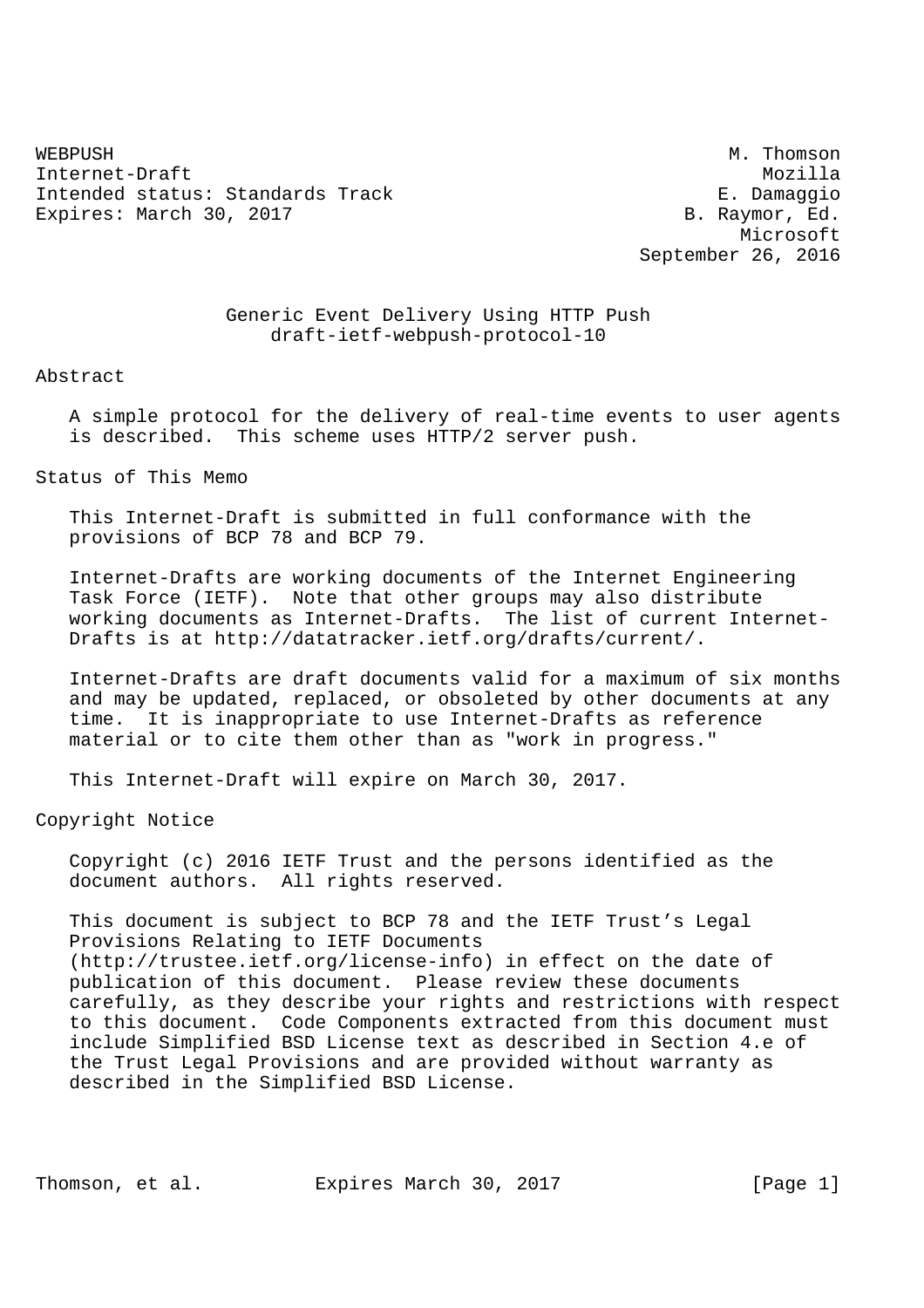# Table of Contents

| 1.                                                                                                                                 |               |        |                             |  | $\overline{3}$ |
|------------------------------------------------------------------------------------------------------------------------------------|---------------|--------|-----------------------------|--|----------------|
| Conventions and Terminology<br>1.1.                                                                                                |               |        |                             |  | $\overline{4}$ |
| Overview<br>the contract of the contract of the contract of the contract of the contract of the contract of the contract of<br>2.1 |               |        |                             |  | 5              |
|                                                                                                                                    |               |        |                             |  | 6              |
| 3. Connecting to the Push Service                                                                                                  |               |        |                             |  | $\overline{7}$ |
| Subscribing for Push Messages<br>4.                                                                                                |               |        |                             |  | $\overline{7}$ |
| Collecting Subscriptions into Sets<br>4.1.                                                                                         |               |        |                             |  | 8              |
| Requesting Push Message Delivery<br>5.                                                                                             |               |        |                             |  | 9              |
| Requesting Push Message Receipts<br>5.1.                                                                                           |               |        |                             |  | 9              |
| 5.2.<br>Push Message Time-To-Live                                                                                                  |               |        |                             |  | 11             |
|                                                                                                                                    |               |        |                             |  | 12             |
| 5.3. Push Message Urgency                                                                                                          |               |        |                             |  | 13             |
| Replacing Push Messages<br>5.4.                                                                                                    |               |        |                             |  |                |
| 6. Receiving Push Messages for a Subscription                                                                                      |               |        |                             |  | 14             |
| Receiving Push Messages for a Subscription Set<br>6.1.                                                                             |               |        |                             |  | 16             |
| 6.2.<br>Acknowledging Push Messages                                                                                                |               |        |                             |  | 18             |
| Receiving Push Message Receipts<br>6.3.                                                                                            |               |        |                             |  | 19             |
| 7. Operational Considerations                                                                                                      |               |        |                             |  | 20             |
| 7.1.                                                                                                                               |               |        |                             |  | 20             |
| 7.2.<br>Push Message Expiration                                                                                                    |               |        |                             |  | 20             |
| Subscription Expiration<br>7.3.                                                                                                    |               |        |                             |  | 21             |
| Subscription Set Expiration<br>7.3.1.                                                                                              |               |        |                             |  | 22             |
| Implications for Application Reliability<br>7.4.                                                                                   |               |        |                             |  | 22             |
| 7.5.<br>Subscription Sets and Concurrent HTTP/2 streams                                                                            |               |        |                             |  | 22             |
|                                                                                                                                    |               |        |                             |  | 23             |
| Confidentiality from Push Service Access<br>8.1.                                                                                   |               |        |                             |  | 23             |
| Privacy Considerations<br>8.2.                                                                                                     |               |        |                             |  | 23             |
| 8.3.                                                                                                                               |               |        |                             |  | 24             |
| Denial of Service Considerations<br>8.4.                                                                                           |               |        |                             |  | 25             |
| 8.5.                                                                                                                               |               |        |                             |  | 26             |
|                                                                                                                                    |               |        |                             |  | 26             |
| 9.1.<br>Header Field Registrations                                                                                                 |               |        |                             |  | 26             |
|                                                                                                                                    |               |        |                             |  | 26             |
| 9.3. Service Name and Port Number Registration                                                                                     |               |        |                             |  | 28             |
|                                                                                                                                    |               |        |                             |  |                |
|                                                                                                                                    |               |        |                             |  | 28             |
|                                                                                                                                    |               |        |                             |  | 29             |
| Normative References<br>11.1.                                                                                                      |               |        |                             |  | 29             |
| 11.2.<br>Informative References                                                                                                    |               |        |                             |  | 30             |
| Appendix A.<br>Change Log                                                                                                          |               |        |                             |  | 31             |
| Since draft-ietf-webpush-protocol-00<br>A.1.<br>$\sim$ $\sim$                                                                      |               | $\sim$ |                             |  | 31             |
| A.2.<br>Since draft-ietf-webpush-protocol-01                                                                                       |               |        |                             |  | 31             |
| A.3.<br>Since draft-ietf-webpush-protocol-02                                                                                       |               |        |                             |  | 31             |
| Since draft-ietf-webpush-protocol-03<br>A.4.                                                                                       |               |        |                             |  | 31             |
| Since draft-ietf-webpush-protocol-04<br>A.5.                                                                                       |               |        |                             |  | 31             |
| Since draft-ietf-webpush-protocol-05<br>A.6.<br>$\ddot{\phantom{0}}$                                                               | $\sim$ $\sim$ |        | $\sim$ $\sim$ $\sim$ $\sim$ |  | 32             |
| Since draft-ietf-webpush-protocol-06<br>A.7.<br>.                                                                                  |               |        |                             |  | 32             |
| Since draft-ietf-webpush-protocol-07<br>A.8.                                                                                       |               |        |                             |  | 32             |
|                                                                                                                                    |               |        |                             |  |                |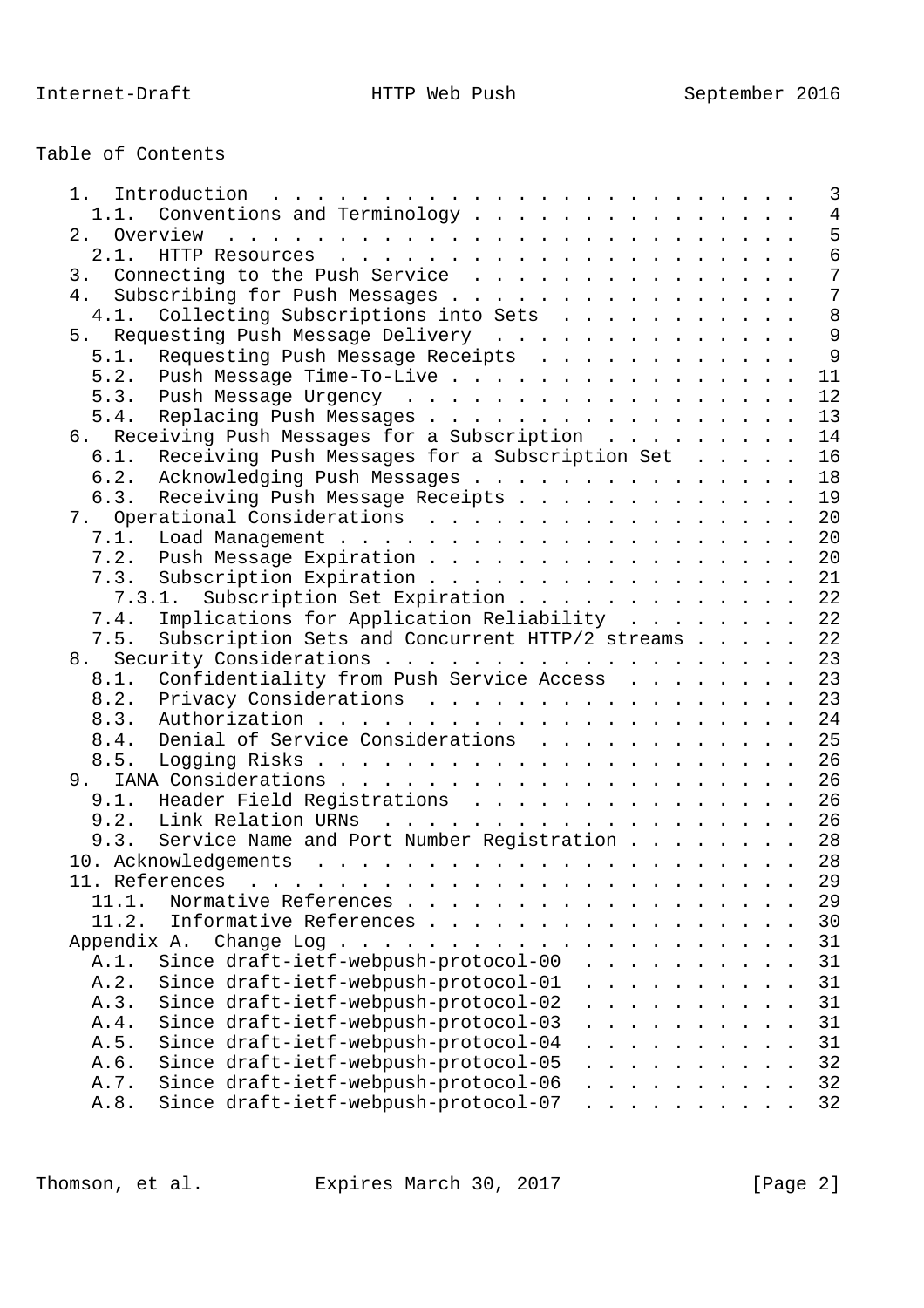|                                               | A.9. Since draft-ietf-webpush-protocol-08 32 |  |  |  |  |  |  |  |  |  |  |
|-----------------------------------------------|----------------------------------------------|--|--|--|--|--|--|--|--|--|--|
| A.10. Since draft-ietf-webpush-protocol-09 32 |                                              |  |  |  |  |  |  |  |  |  |  |
|                                               |                                              |  |  |  |  |  |  |  |  |  |  |

### 1. Introduction

 Many applications on mobile and embedded devices require continuous access to network communications so that real-time events - such as incoming calls or messages - can be delivered (or "pushed") in a timely fashion. These devices typically have limited power reserves, so finding more efficient ways to serve application requirements greatly benefits the application ecosystem.

 One significant contributor to power usage is the radio. Radio communications consume a significant portion of the energy budget on a wireless device.

 Uncoordinated use of persistent connections or sessions from multiple applications can contribute to unnecessary use of the device radio, since each independent session can incur its own overhead. In particular, keep alive traffic used to ensure that middleboxes do not prematurely time out sessions, can result in significant waste. Maintenance traffic tends to dominate over the long term, since events are relatively rare.

 Consolidating all real-time events into a single session ensures more efficient use of network and radio resources. A single service consolidates all events, distributing those events to applications as they arrive. This requires just one session, avoiding duplicated overhead costs.

 The W3C Push API [API] describes an API that enables the use of a consolidated push service from web applications. This document expands on that work by describing a protocol that can be used to:

- o request the delivery of a push message to a user agent,
- o create new push message delivery subscriptions, and
- o monitor for new push messages.

 A standardized method of event delivery is particularly important for the W3C Push API, where application servers might need to use multiple push services. The subscription, management and monitoring functions are currently fulfilled by proprietary protocols; these are adequate, but do not offer any of the advantages that standardization affords.

Thomson, et al. Expires March 30, 2017 [Page 3]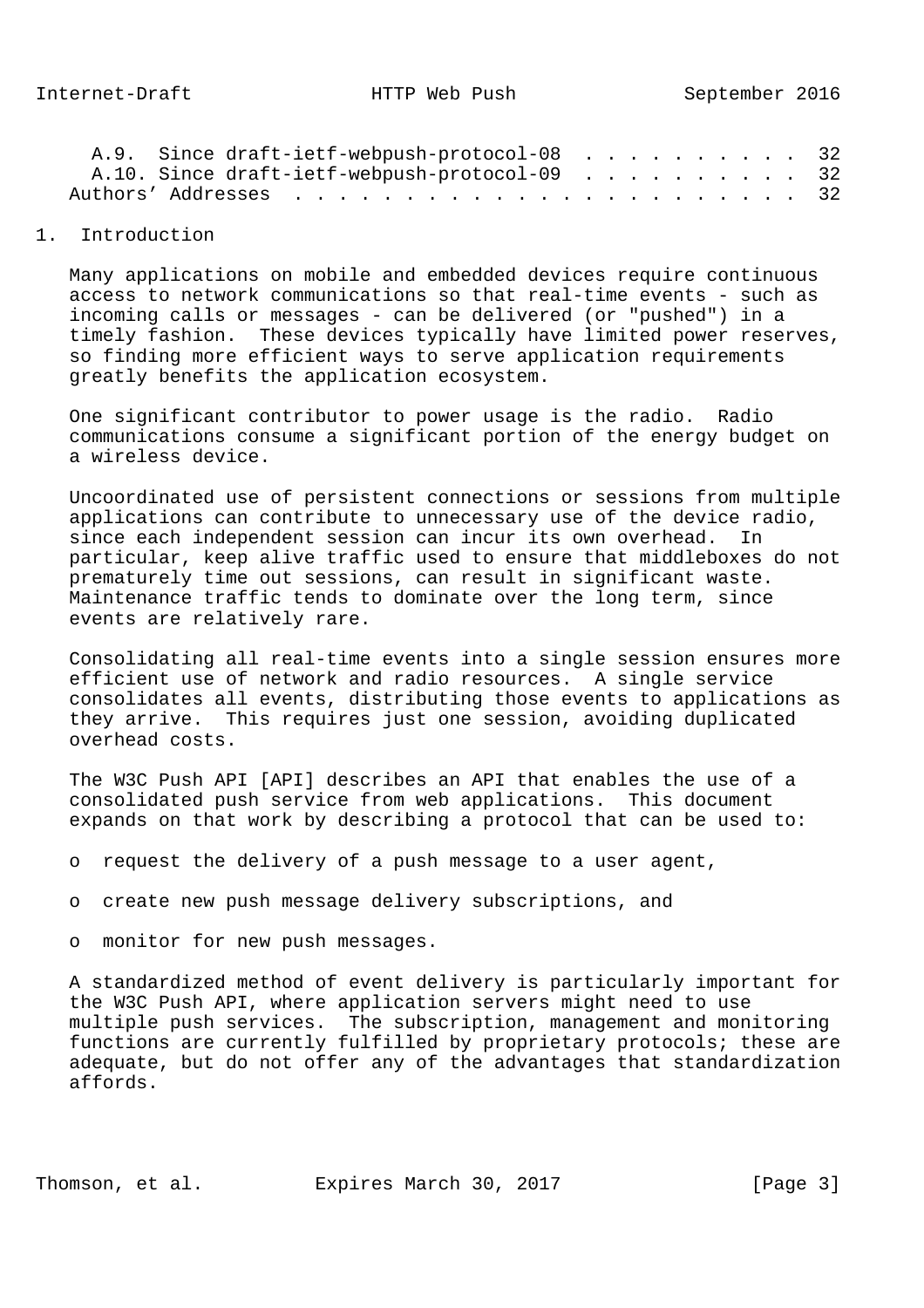This document intentionally does not describe how a push service is discovered. Discovery of push services is left for future efforts, if it turns out to be necessary at all. User agents are expected to be configured with a URL for a push service.

1.1. Conventions and Terminology

 The key words "MUST", "MUST NOT", "REQUIRED", "SHALL", "SHALL NOT", "SHOULD", "SHOULD NOT", "RECOMMENDED", "MAY", and "OPTIONAL" in this document are to be interpreted as described in [RFC2119].

This document defines the following terms:

- application: Both the sender and ultimate consumer of push messages. Many applications have components that are run on a user agent and other components that run on servers.
- application server: The component of an application that usually runs on a server and requests the delivery of a push message.
- push message subscription: A message delivery context that is established between the user agent and the push service and shared with the application server. All push messages are associated with a push message subscription.
- push message subscription set: A message delivery context that is established between the user agent and the push service that collects multiple push message subscriptions into a set.
- push message: A message sent from an application server to a user agent via a push service.
- push message receipt: A message delivery confirmation sent from the push service to the application server.
- push service: A service that delivers push messages to user agents.
- user agent: A device and software that is the recipient of push messages.

 Examples in this document use the HTTP/1.1 message format [RFC7230]. Many of the exchanges can be completed using HTTP/1.1. Where HTTP/2 is necessary, the more verbose frame format from [RFC7540] is used.

 Examples do not include specific methods for push message encryption or application server authentication because the protocol does not define a mandatory system. The examples in Voluntary Application Server Identification [I-D.ietf-webpush-vapid] and Message Encryption

Thomson, et al. Expires March 30, 2017 [Page 4]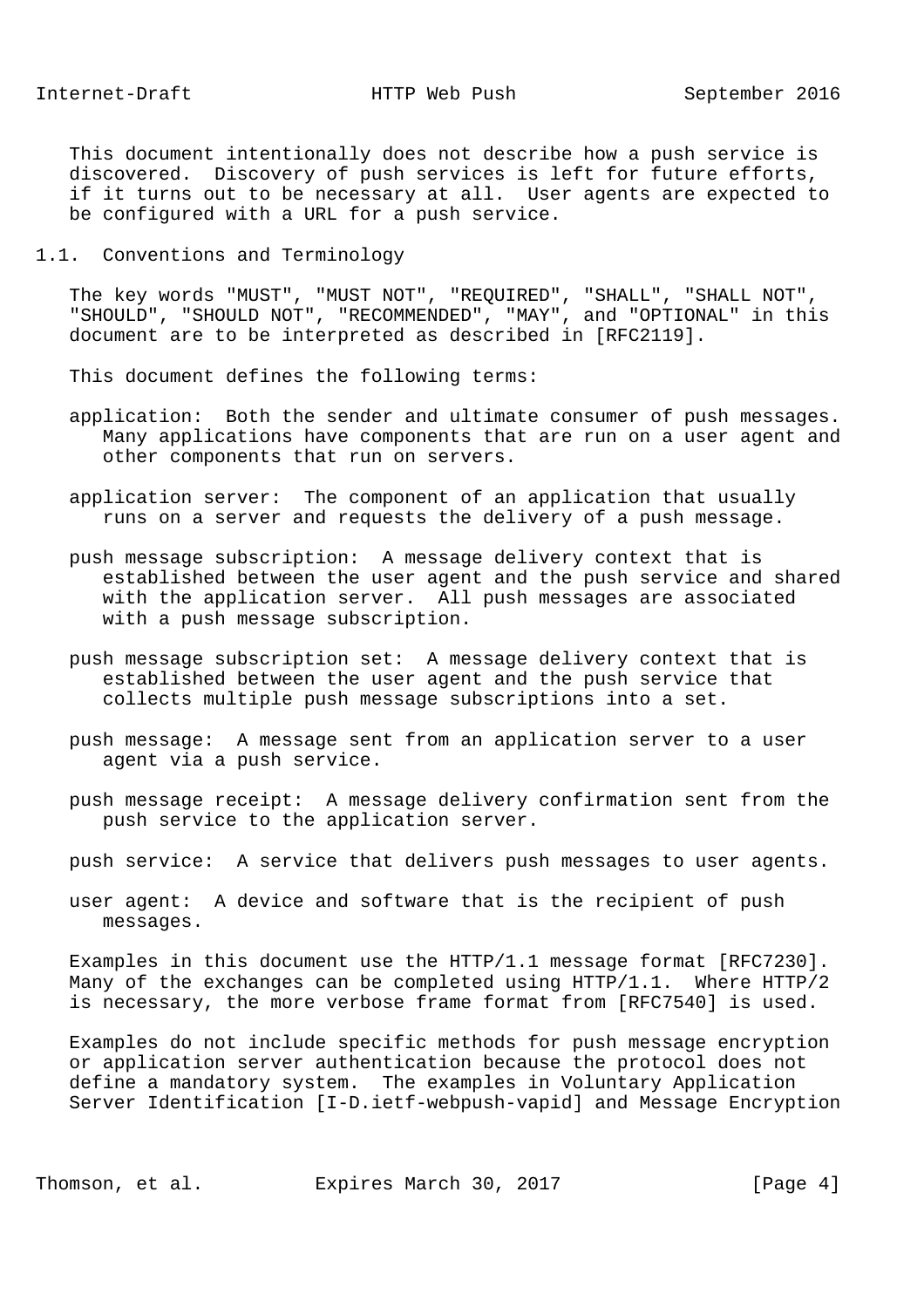for WebPush [I-D.ietf-webpush-encryption] demonstrate the approach adopted by the W3C Push API [API] for its requirements.

2. Overview

 A general model for push services includes three basic actors: a user agent, a push service, and an application (server).



 At the very beginning of the process, a new message subscription is created by the user agent and then distributed to its application server. This subscription is the basis of all future interactions between the actors. A subscription is used by the application server to send messages to the push service for being delivered to the user agent. It is used by the user agent to monitor the push service for any incoming message.

 To offer more control for authorization, a message subscription is modeled as two resources with different capabilities:

- o A subscription resource is used to receive messages from a subscription and to delete a subscription. It is private to the user agent.
- o A push resource is used to send messages to a subscription. It is public and shared by the user agent with its application server.

 It is expected that a unique subscription will be distributed to each application; however, there are no inherent cardinality constraints in the protocol. Multiple subscriptions might be created for the same application, or multiple applications could use the same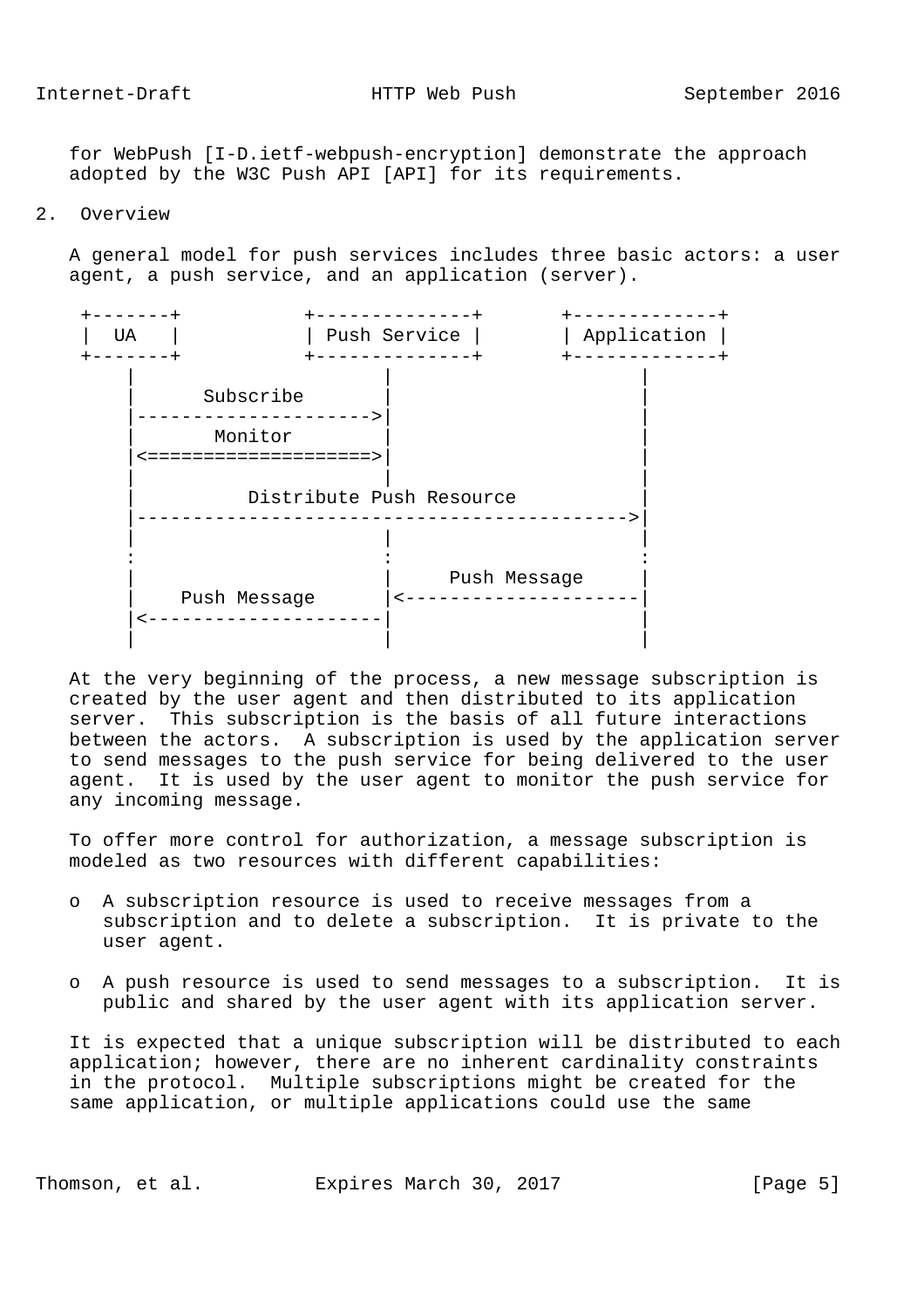subscription. Note however that sharing subscriptions has security and privacy implications.

 Subscriptions have a limited lifetime. They can also be terminated by either the push service or user agent at any time. User agents and application servers must be prepared to manage changes in subscription state.

2.1. HTTP Resources

 This protocol uses HTTP resources [RFC7230] and link relations [RFC5988]. The following resources are defined:

- push service: This resource is used to create push message subscriptions (Section 4). A URL for the push service is configured into user agents.
- push message subscription: This resource provides read and delete access for a message subscription. A user agent receives push messages (Section 6) using a push message subscription. Every push message subscription has exactly one push resource associated with it.
- push message subscription set: This resource provides read and delete access for a collection of push message subscriptions. A user agent receives push messages (Section 6.1) for all the push message subscriptions in the set. A link relation of type "urn:ietf:params:push:set" identifies a push message subscription set.
- push: An application server requests the delivery (Section 5) of a push message using a push resource. A link relation of type "urn:ietf:params:push" identifies a push resource.
- push message: The push service creates a push message resource to identify push messages that have been accepted for delivery (Section 5). The push message resource is also deleted by the user agent to acknowledge receipt (Section 6.2) of a push message.
- receipt subscription: An application server receives delivery confirmations (Section 5.1) for push messages using a receipt subscription. A link relation of type "urn:ietf:params:push:receipt" identifies a receipt subscription.

Thomson, et al. Expires March 30, 2017 [Page 6]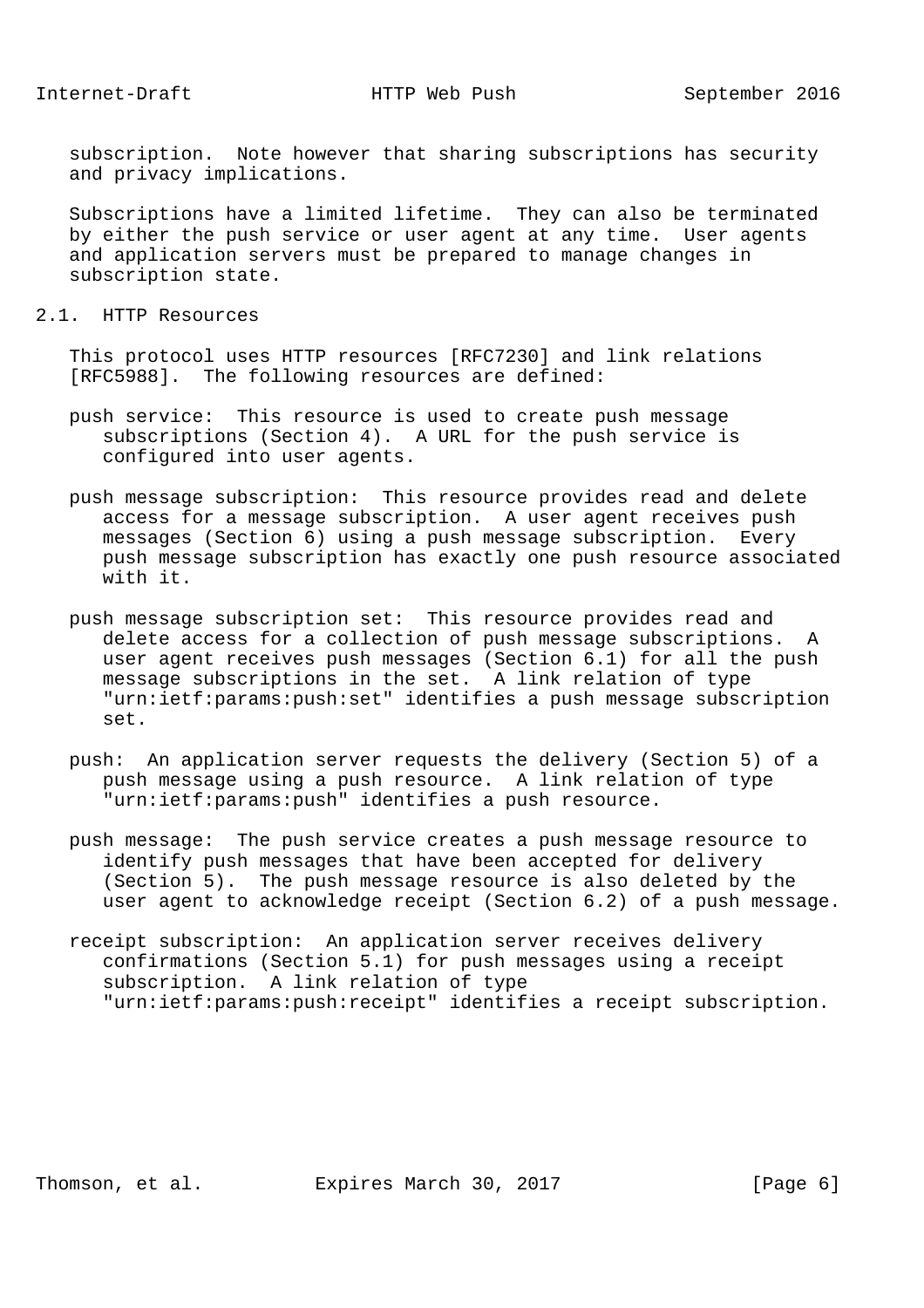# 3. Connecting to the Push Service

 The push service shares the same default port number (443/TCP) with HTTPS, but MAY also advertise the IANA allocated TCP System Port 1001 using HTTP alternative services [RFC7838].

 While the default port (443) offers broad reachability characteristics, it is most often used for web browsing scenarios with a lower idle timeout than other ports configured in middleboxes. For webpush scenarios, this would contribute to unnecessary radio communications to maintain the connection on battery-powered devices.

 Advertising the alternate port (1001) allows middleboxes to optimize idle timeouts for connections specific to push scenarios with the expectation that data exchange will be infrequent.

 Middleboxes SHOULD comply with REQ-5 in [RFC5382] which requires that "the value of the 'established connection idle-timeout' MUST NOT be less than 2 hours 4 minutes".

#### 4. Subscribing for Push Messages

 A user agent sends a POST request to its configured push service resource to create a new subscription.

 POST /subscribe HTTP/1.1 Host: push.example.net

 A 201 (Created) response indicates that the a push subscription was created. A URI for the push message subscription resource that was created in response to the request MUST be returned in the Location header field.

 The push service MUST provide a URI for the push resource corresponding to the push message subscription in a link relation of type "urn:ietf:params:push".

 An application-specific method is used to distribute the push URI to the application server. Confidentiality protection and application server authentication MUST be used to ensure that this URI is not disclosed to unauthorized recipients (Section 8.3).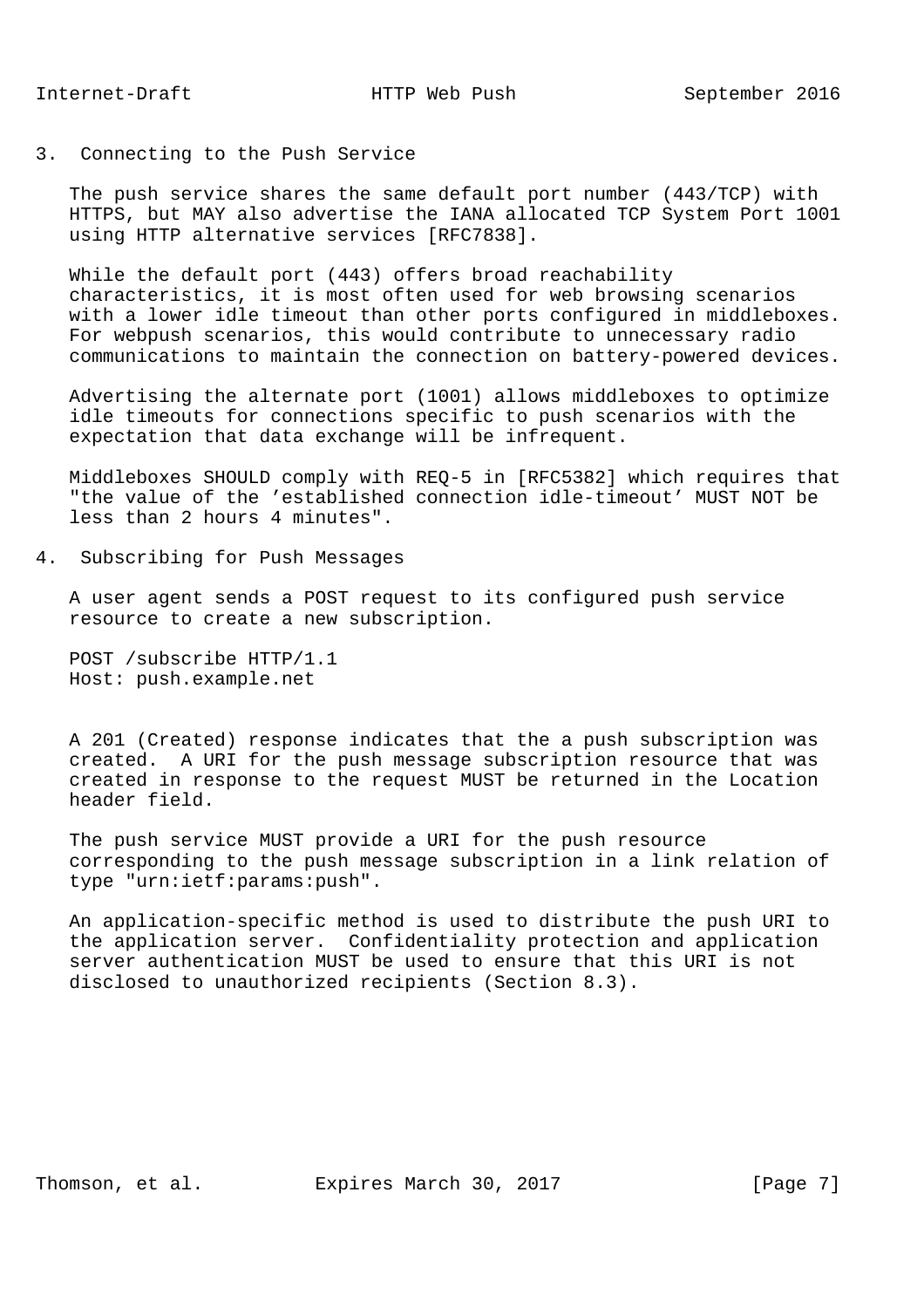HTTP/1.1 201 Created Date: Thu, 11 Dec 2014 23:56:52 GMT Link: </push/JzLQ3raZJfFBR0aqvOMsLrt54w4rJUsV>; rel="urn:ietf:params:push" Link: </subscription-set/4UXwi2Rd7jGS7gp5cuutF8ZldnEuvbOy>; rel="urn:ietf:params:push:set" Location: https://push.example.net/subscription/LBhhw0OohO-Wl4Oi971UG

# 4.1. Collecting Subscriptions into Sets

 Collecting multiple push message subscriptions into a subscription set can represent a significant efficiency improvement for push services and user agents. The push service MAY provide a URI for a subscription set resource in a link relation of type "urn:ietf:params:push:set".

 When a subscription set is returned in a push message subscription response, the user agent SHOULD include this subscription set in a link relation of type "urn:ietf:params:push:set" in subsequent requests to create new push message subscriptions.

 A user agent MAY omit the subscription set if it is unable to receive push messages in an aggregated way for the lifetime of the subscription. This might be necessary if the user agent is monitoring subscriptions on behalf of other push message receivers.

```
 POST /subscribe HTTP/1.1
Host: push.example.net
Link: </subscription-set/4UXwi2Rd7jGS7gp5cuutF8ZldnEuvbOy>;
        rel="urn:ietf:params:push:set"
```
 The push service SHOULD return the same subscription set in its response, although it MAY return a new subscription set if it is unable to reuse the one provided by the user agent.

```
 HTTP/1.1 201 Created
Date: Thu, 11 Dec 2014 23:56:52 GMT
Link: </push/YBJNBIMwwA_Ag8EtD47J4A>;
        rel="urn:ietf:params:push"
Link: </subscription-set/4UXwi2Rd7jGS7gp5cuutF8ZldnEuvbOy>;
        rel="urn:ietf:params:push:set"
Location: https://push.example.net/subscription/i-nQ3A9Zm4kgSWg8_ZijV
```
 A push service MUST return a 400 (Bad Request) status code for requests which contain an invalid subscription set. A push service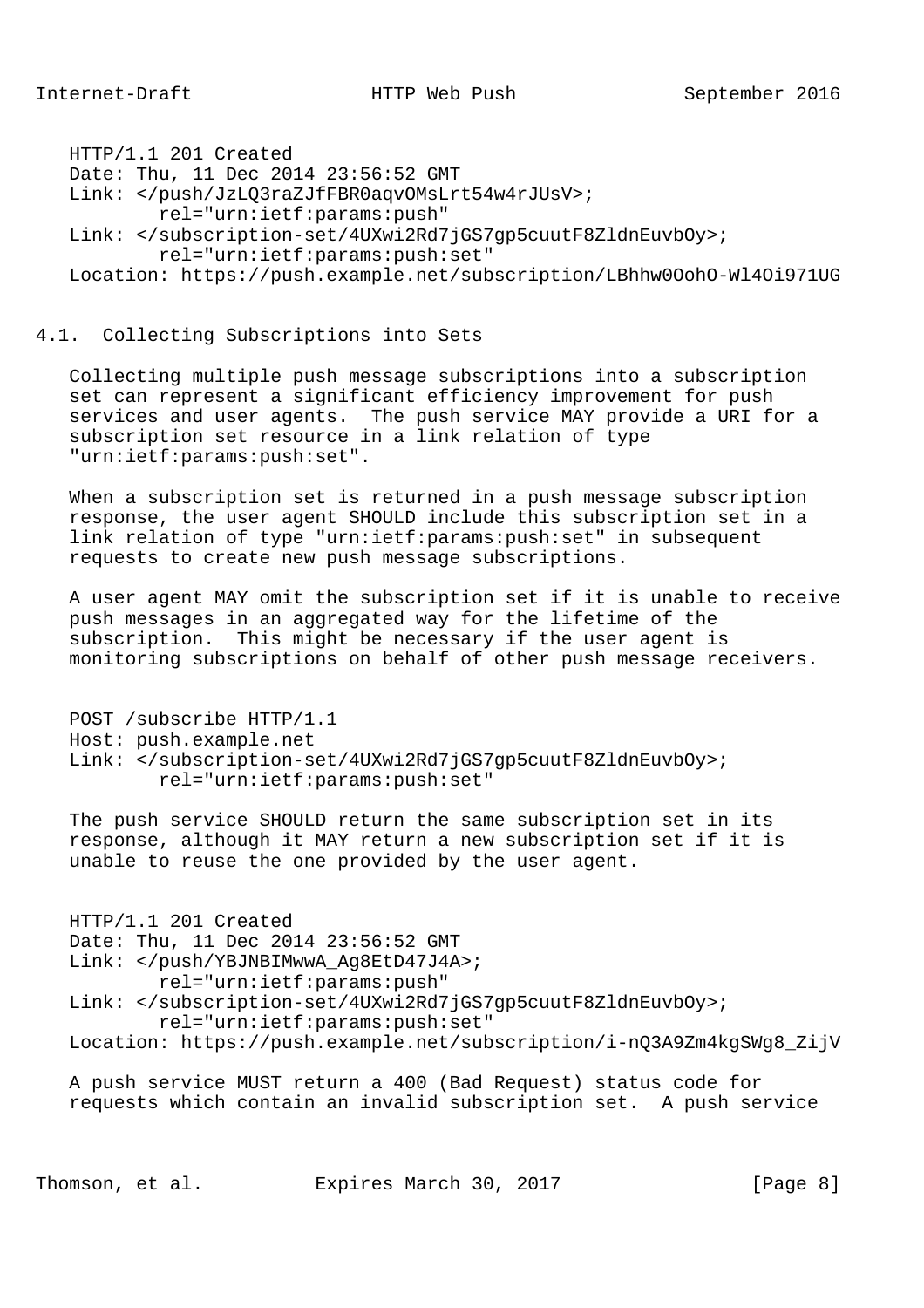MAY return a 429 (Too Many Requests) status code [RFC6585] to reject requests which omit a subscription set.

 How a push service detects that requests originate from the same user agent is implementation-specific but could take ambient information into consideration, such as the TLS connection, source IP address and port. Implementers are reminded that some heuristics can produce false positives and cause requests to be rejected incorrectly.

5. Requesting Push Message Delivery

 An application server requests the delivery of a push message by sending a HTTP POST request to a push resource distributed to the application server by a user agent. The content of the push message is included in the body of the request.

 POST /push/JzLQ3raZJfFBR0aqvOMsLrt54w4rJUsV HTTP/1.1 Host: push.example.net  $TTI: 15$  Content-Type: text/plain;charset=utf8 Content-Length: 36

iChYuI3jMzt3ir20P8r\_jgRR-dSuN182x7iB

 A 201 (Created) response indicates that the push message was accepted. A URI for the push message resource that was created in response to the request MUST be returned in the Location header field. This does not indicate that the message was delivered to the user agent.

 HTTP/1.1 201 Created Date: Thu, 11 Dec 2014 23:56:55 GMT Location: https://push.example.net/message/qDIYHNcfAIPP\_5ITvURr-d6BGt

5.1. Requesting Push Message Receipts

 An application server can include the Prefer header field [RFC7240] with the "respond-async" preference to request confirmation from the push service when a push message is delivered and then acknowledged by the user agent. The push service MUST support delivery confirmations.

Thomson, et al. Expires March 30, 2017 [Page 9]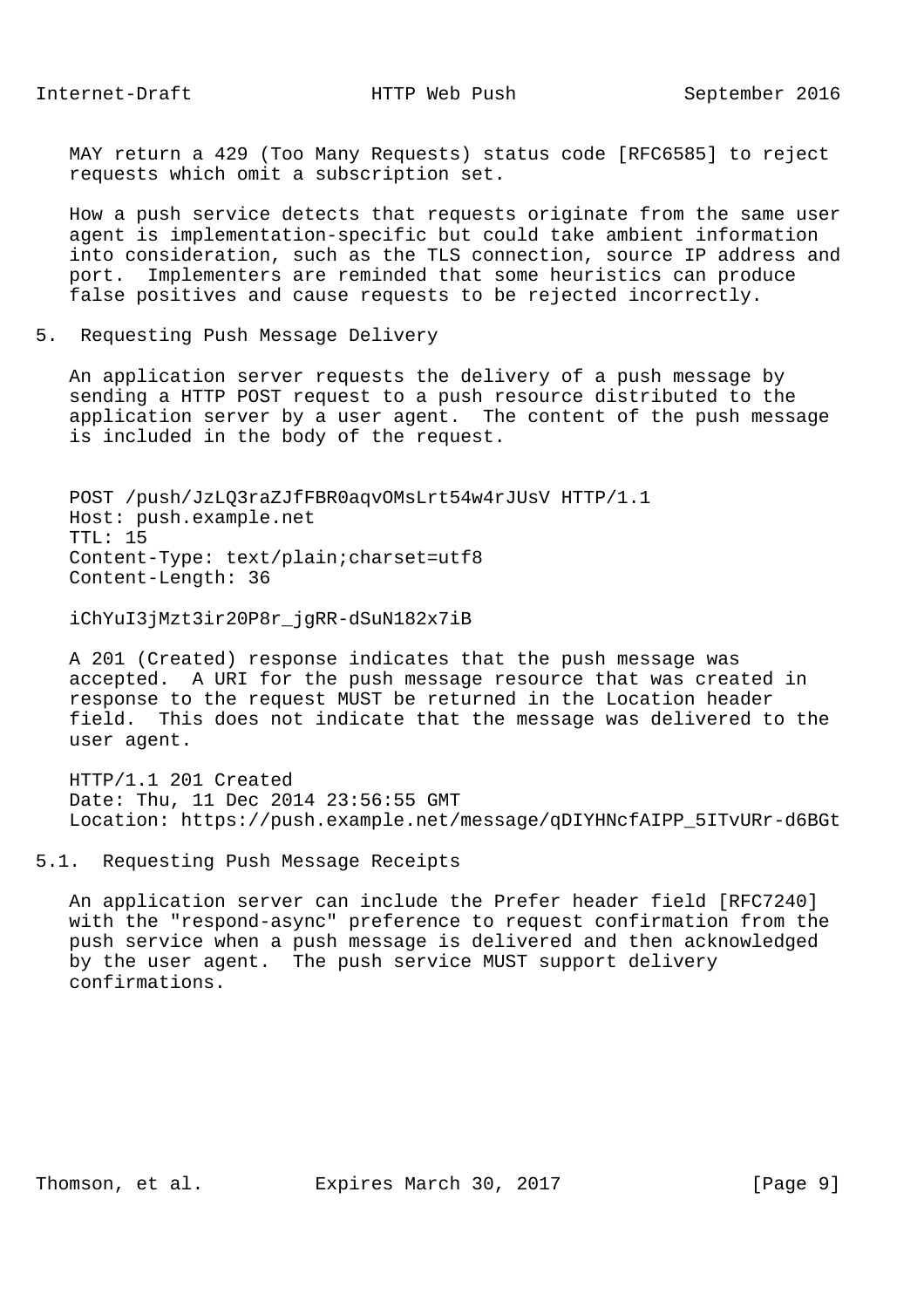POST /push/JzLQ3raZJfFBR0aqvOMsLrt54w4rJUsV HTTP/1.1 Host: push.example.net Prefer: respond-async  $TTI: 15$  Content-Type: text/plain;charset=utf8 Content-Length: 36

iChYuI3jMzt3ir20P8r\_jgRR-dSuN182x7iB

When the push service accepts the message for delivery with confirmation, it MUST return a 202 (Accepted) response. A URI for the push message resource that was created in response to the request MUST be returned in the Location header field. The push service MUST also provide a URI for the receipt subscription resource in a link relation of type "urn:ietf:params:push:receipt".

 HTTP/1.1 202 Accepted Date: Thu, 11 Dec 2014 23:56:55 GMT Link: </receipt-subscription/3ZtI4YVNBnUUZhuoChl6omUvG4ZM>; rel="urn:ietf:params:push:receipt" Location: https://push.example.net/message/qDIYHNcfAIPP\_5ITvURr-d6BGt

 For subsequent receipt requests to the same origin [RFC6454], the application server SHOULD include the returned receipt subscription in a link relation of type "urn:ietf:params:push:receipt". This gives the push service an option to aggregate the receipts. The push service SHOULD return the same receipt subscription in its response, although it MAY return a new receipt subscription if it is unable to reuse the one provided by the application server.

 An application server MAY omit the receipt subscription if it is unable to receive receipts in an aggregated way for the lifetime of the receipt subscription. This might be necessary if the application server is monitoring receipt subscriptions on the behalf of other push message senders.

 A push service MUST return a 400 (Bad Request) status code for requests which contain an invalid receipt subscription. If a push service wishes to limit the number of receipt subscriptions that it maintains, it MAY return a 429 (Too Many Requests) status code [RFC6585] to reject receipt requests which omit a receipt subscription.

Thomson, et al. Expires March 30, 2017 [Page 10]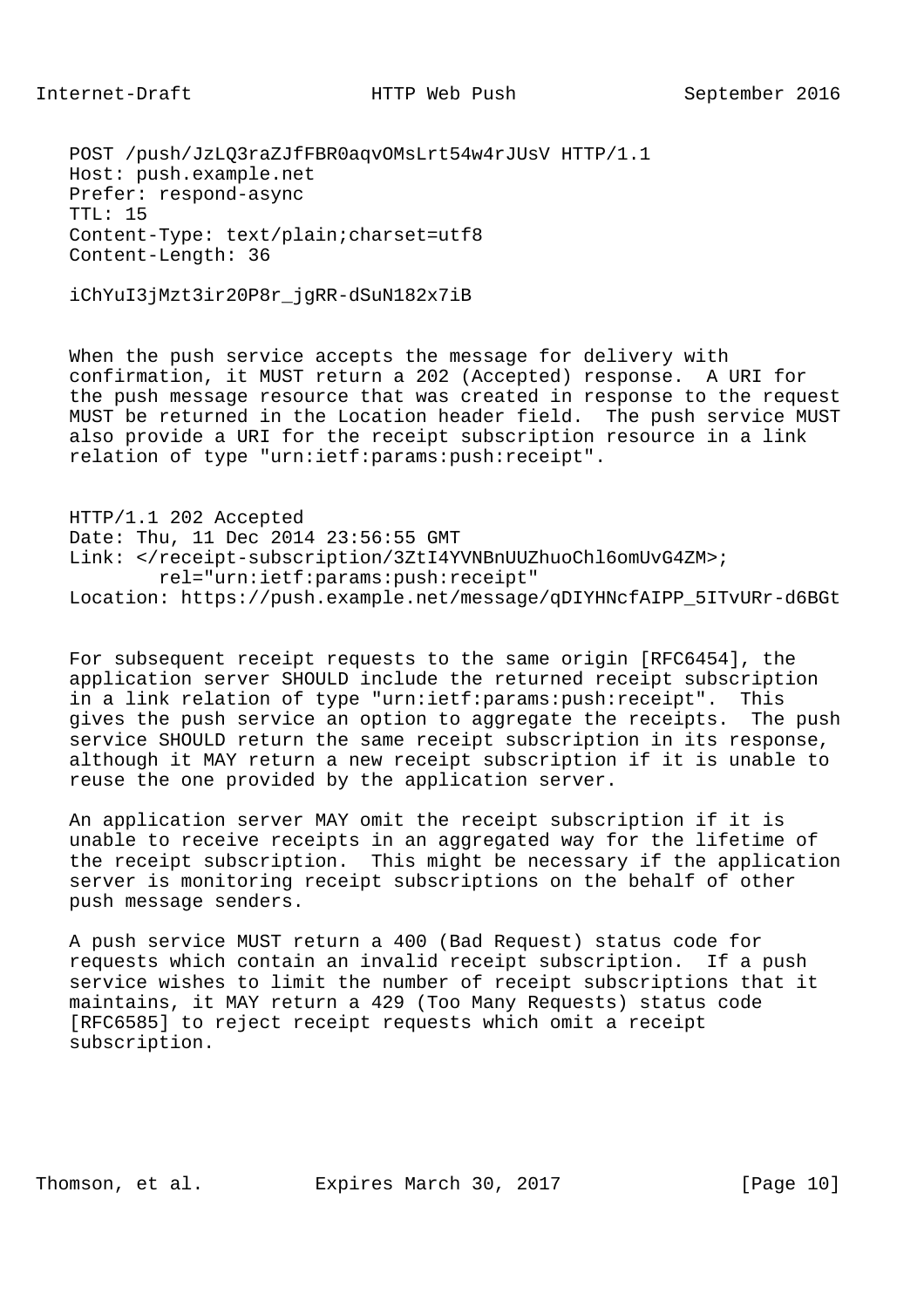# 5.2. Push Message Time-To-Live

 A push service can improve the reliability of push message delivery considerably by storing push messages for a period. User agents are often only intermittently connected, and so benefit from having short term message storage at the push service.

 Delaying delivery might also be used to batch communication with the user agent, thereby conserving radio resources.

 Some push messages are not useful once a certain period of time elapses. Delivery of messages after they have ceased to be relevant is wasteful. For example, if the push message contains a call notification, receiving a message after the caller has abandoned the call is of no value; the application at the user agent is forced to suppress the message so that it does not generate a useless alert.

 An application server MUST include the TTL (Time-To-Live) header field in its request for push message delivery. The TTL header field contains a value in seconds that suggests how long a push message is retained by the push service.

TTL = 1\*DIGIT

 A push service MUST return a 400 (Bad Request) status code in response to requests that omit the TTL header field.

 A push service MAY retain a push message for a shorter duration than requested. It indicates this by returning a TTL header field in its response with the actual TTL. This TTL value MUST be less than or equal to the value provided by the application server.

 Once the TTL period elapses, the push service MUST NOT attempt to deliver the push message to the user agent. A push service might adjust the TTL value to account for time accounting errors in processing. For instance, distributing a push message within a server cluster might accrue errors due to clock skew or propagation delays.

 A push service is not obligated to account for time spent by the application server in sending a push message to the push service, or delays incurred while sending a push message to the user agent. An application server needs to account for transit delays in selecting a TTL header field value.

 A Push message with a zero TTL is immediately delivered if the user agent is available to receive the message. After delivery, the push service is permitted to immediately remove a push message with a zero

Thomson, et al. Expires March 30, 2017 [Page 11]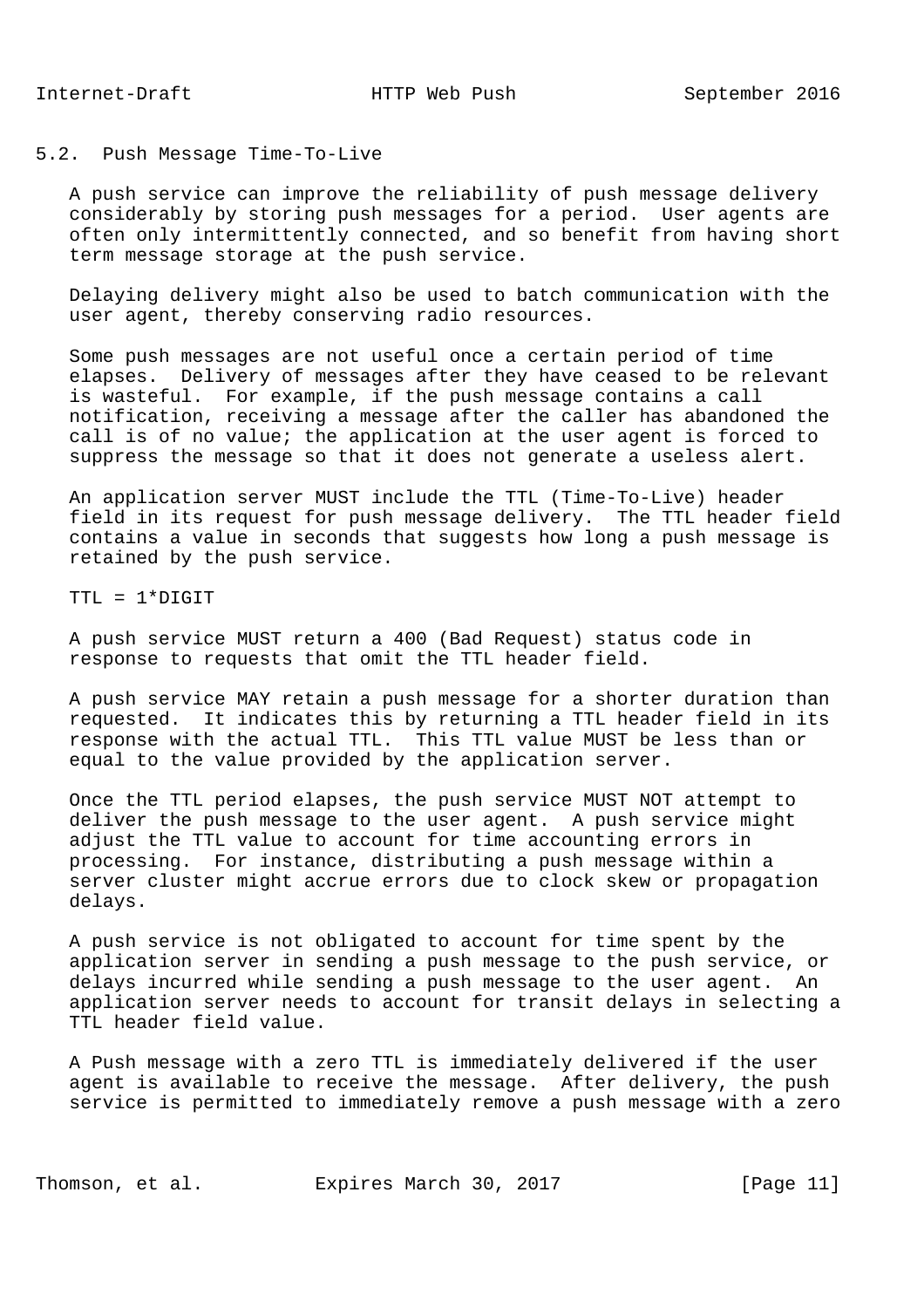TTL. This might occur before the user agent acknowledges receipt of the message by performing a HTTP DELETE on the push message resource. Consequently, an application server cannot rely on receiving acknowledgement receipts for zero TTL push messages.

 If the user agent is unavailable, a push message with a zero TTL expires and is never delivered.

# 5.3. Push Message Urgency

 For a device that is battery-powered, it is often critical that it remains dormant for extended periods. Radio communication in particular consumes significant power and limits the length of time that the device can operate.

 To avoid consuming resources to receive trivial messages, it is helpful if an application server can communicate the urgency of a message and if the user agent can request that the push server only forward messages of a specific urgency.

 An application server MAY include an Urgency header field in its request for push message delivery. This header field indicates the message urgency. The push service MUST NOT forward the Urgency header field to the user agent. A push message without the Urgency header field defaults to a value of "normal".

 A user agent MAY include the Urgency header field when monitoring for push messages to indicate the lowest urgency of push messages that it is willing to receive. A push service MUST NOT deliver push messages with lower urgency than the value indicated by the user agent in its monitoring request. Push messages of any urgency are delivered to a user agent that does not include an Urgency header field when monitoring for messages.

```
 Urgency = 1#(urgency-option)
urgency-option = ("very-low" / "low" / "normal" / "high")
```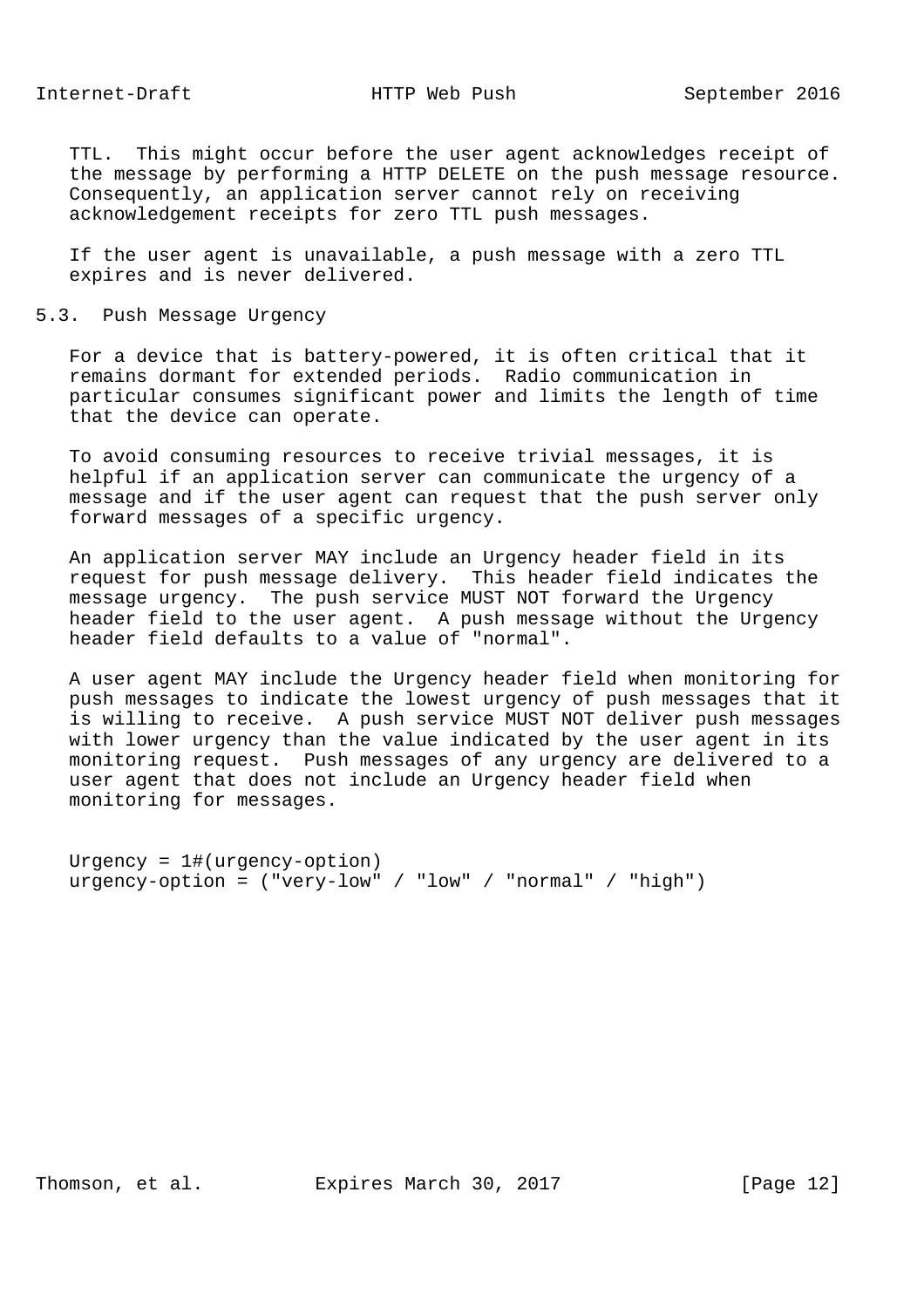### In order of increasing urgency:

| Urgency                              | Device State                                                                             | Example Application<br>Scenario                                                                               |
|--------------------------------------|------------------------------------------------------------------------------------------|---------------------------------------------------------------------------------------------------------------|
| very-low<br>$1$ ow<br>normal<br>high | On power and wifi<br>On either power or wifi<br>On neither power nor wifi<br>Low battery | Advertisements<br>Topic updates<br>Chat or Calendar Message<br>Incoming phone call or<br>time-sensitive alert |

## Table 1: Illustrative Urgency Values

 Multiple values for the Urgency header field MUST NOT be included in requests; otherwise, the push service MUST return a 400 (Bad Request) status code.

5.4. Replacing Push Messages

 A push message that has been stored by the push service can be replaced with new content. If the user agent is offline during the time that the push messages are sent, updating a push message avoids the situation where outdated or redundant messages are sent to the user agent.

 Only push messages that have been assigned a topic can be replaced. A push message with a topic replaces any outstanding push message with an identical topic.

 A push message topic is a string carried in a Topic header field. A topic is used to correlate push messages sent to the same subscription and does not convey any other semantics.

 The grammar for the Topic header field uses the "token" rule defined in [RFC7230].

Topic = token

 For use with this protocol, the Topic header field MUST be restricted to no more than 32 characters from the URL and filename safe Base 64 alphabet [RFC4648]. A push service that receives a request with a Topic header field that does not meet these constraints MUST return a 400 (Bad Request) status code to the application server.

Thomson, et al. Expires March 30, 2017 [Page 13]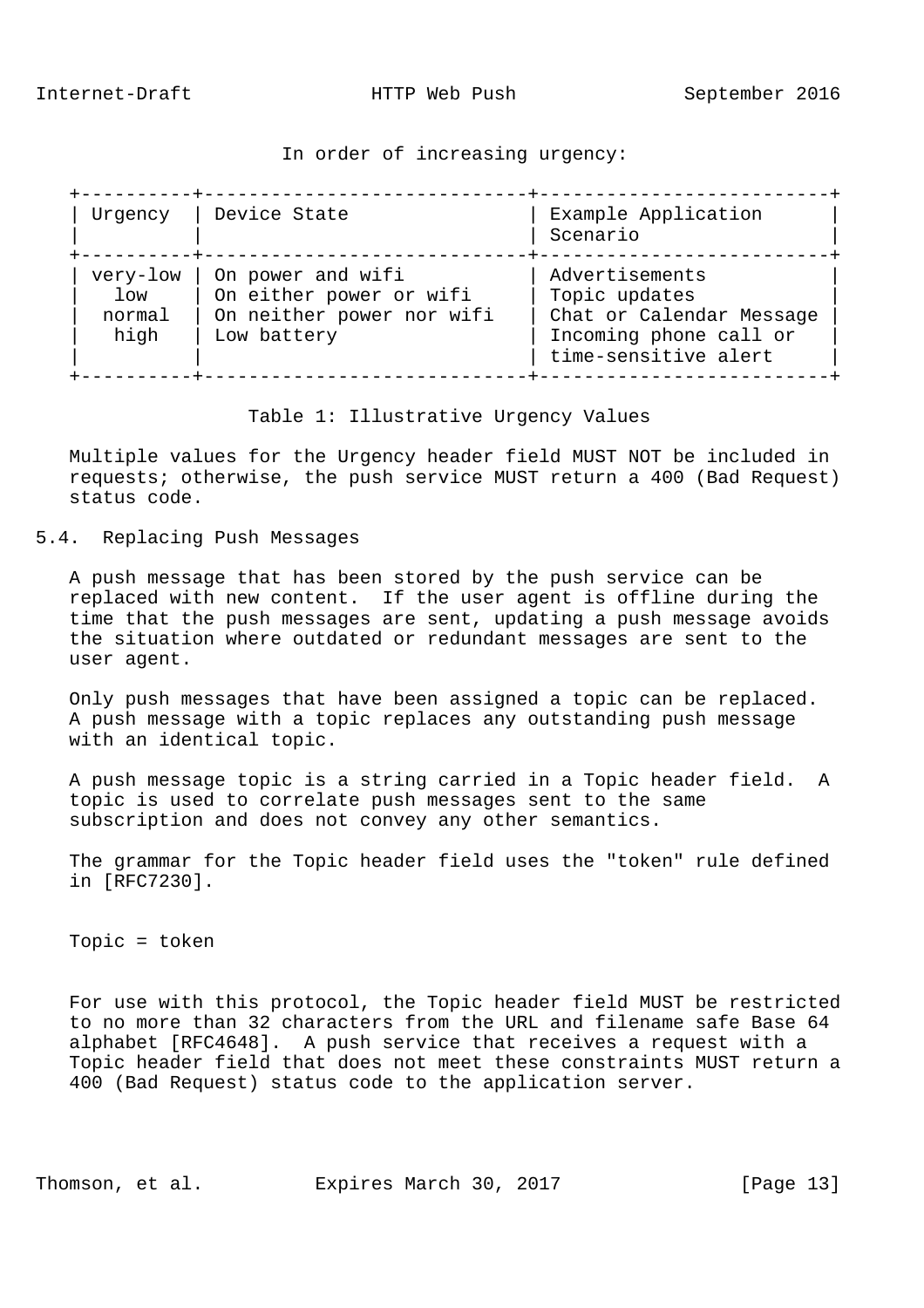Internet-Draft MEXIMITTP Web Push September 2016

 A push message replacement request creates a new push message resource and simultaneously deletes any existing message resource that has a matching topic. If an attempt was made to deliver the deleted push message, an acknowledgment could arrive at the push service after the push message has been replaced. Delivery receipts for such deleted messages SHOULD be suppressed.

 The replacement request also replaces the stored TTL, Urgency, and any receipt subscription associated with the previous message in the matching topic.

 A push message with a topic that is not shared by an outstanding message to the same subscription is stored or delivered as normal.

 For example, the following message could cause an existing message to be replaced:

 POST /push/JzLQ3raZJfFBR0aqvOMsLrt54w4rJUsV HTTP/1.1 Host: push.example.net TTL: 600 Topic: upd Content-Type: text/plain;charset=utf8 Content-Length: 36

ZuHSZPKa2b1jtOKLGpWrcrn8cNqt0iVQyroF

 If the push service identifies an outstanding push message with a topic of "upd", then that message resource is deleted. A 201 (Created) response indicates that the push message replacement was accepted. A URI for the new push message resource that was created in response to the request is included in the Location header field.

 HTTP/1.1 201 Created Date: Thu, 11 Dec 2014 23:57:02 GMT Location: https://push.example.net/message/qDIYHNcfAIPP\_5ITvURr-d6BGt

 The value of the Topic header field MUST NOT be forwarded to user agents. Its value is neither encrypted nor authenticated.

6. Receiving Push Messages for a Subscription

 A user agent requests the delivery of new push messages by making a GET request to a push message subscription resource. The push service does not respond to this request, it instead uses HTTP/2 server push [RFC7540] to send the contents of push messages as they are sent by application servers.

Thomson, et al. Expires March 30, 2017 [Page 14]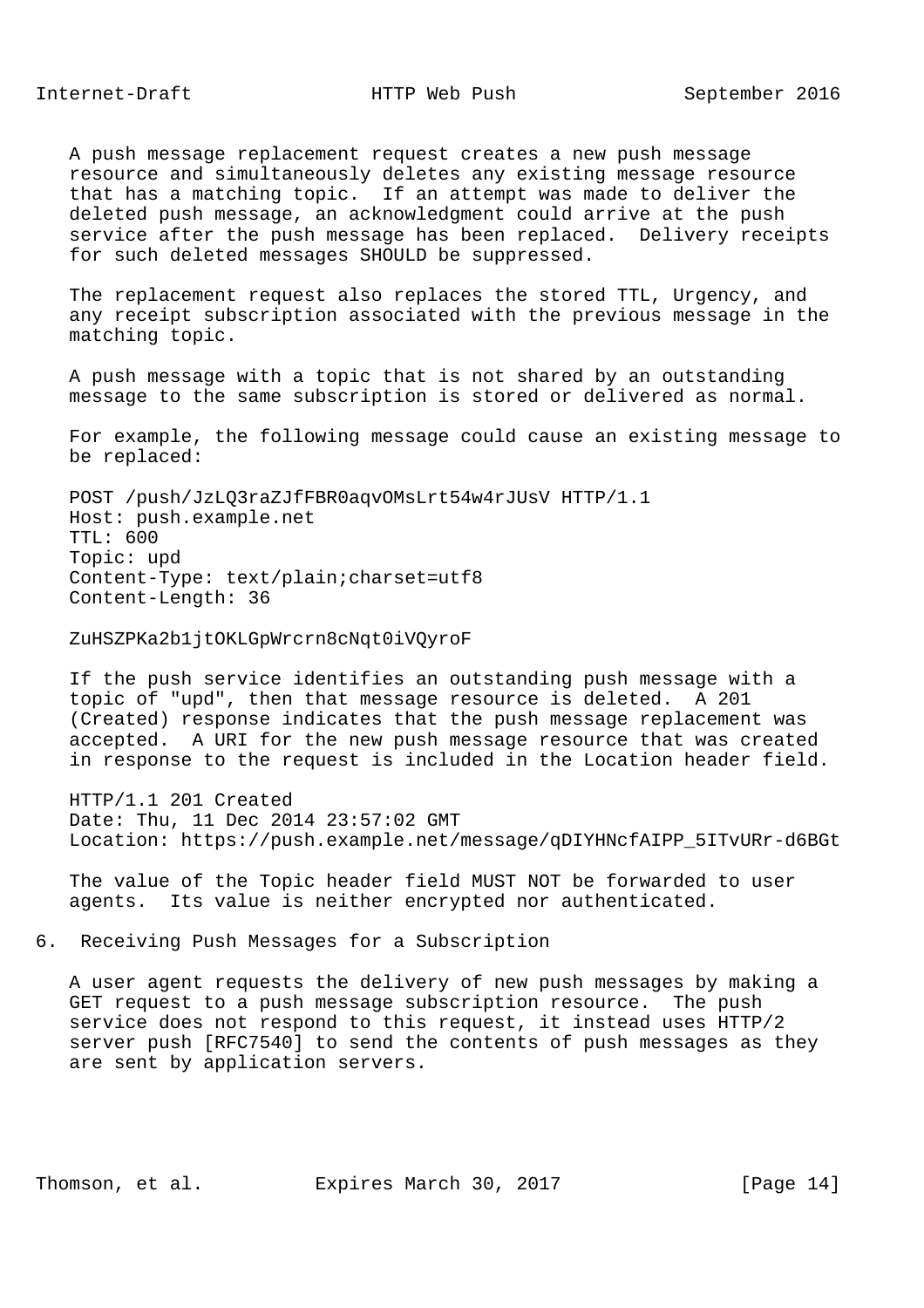A user agent MAY include a Urgency header field in its request. The push service MUST NOT deliver messages with lower urgency than the value of the header field as defined in the Illustrative Urgency Values.

 Each push message is pushed as the response to a synthesized GET request sent in a PUSH\_PROMISE. This GET request is made to the push message resource that was created by the push service when the application server requested message delivery. The response headers SHOULD provide a URI for the push resource corresponding to the push message subscription in a link relation of type "urn:ietf:params:push". The response body is the entity body from the most recent request sent to the push resource by the application server.

The following example request is made over HTTP/2.

 HEADERS [stream 7] +END\_STREAM +END\_HEADERS  $:$  method  $=$  GET :path = /subscription/LBhhw0OohO-Wl4Oi971UG :<br>authority = push.example.net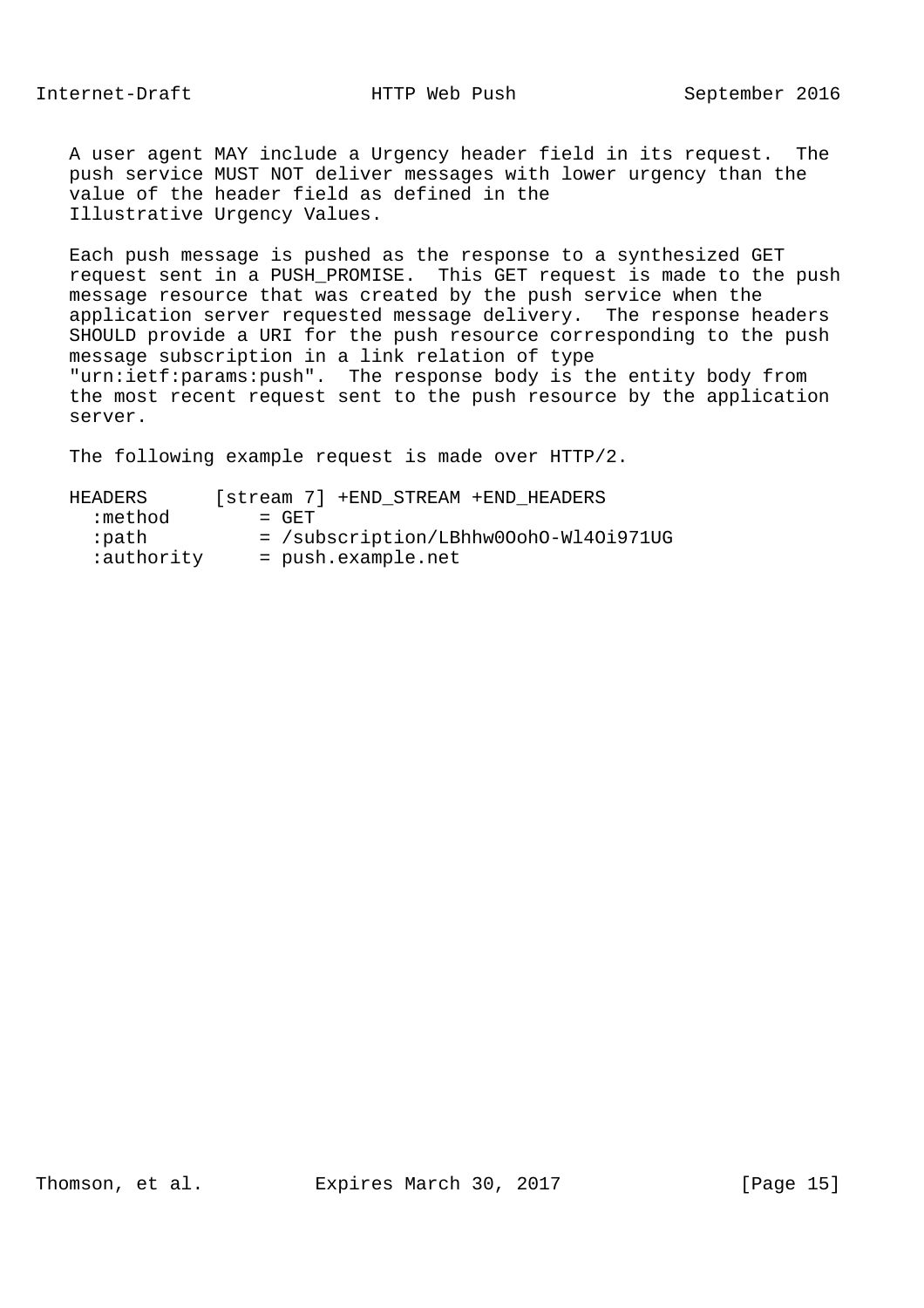The push service permits the request to remain outstanding. When a push message is sent by an application server, a server push is generated in association with the initial request. The response for the server push includes the push message.

| [stream 4] +END_HEADERS<br>HEADERS<br>$= 200$<br>:status            |  |
|---------------------------------------------------------------------|--|
|                                                                     |  |
|                                                                     |  |
| = Thu, 11 Dec 2014 23:56:56 GMT<br>date                             |  |
| $last-modified = Thu, 11 Dec 2014 23:56:55 GMT$                     |  |
| $cache-control = private$                                           |  |
| : $link$<br>= ;<br>rel="urn:ietf:params:push"                       |  |
| = text/plain;charset=utf8<br>content-type<br>$content$ -length = 36 |  |

- DATA [stream 4] +END STREAM iChYuI3jMzt3ir20P8r\_jgRR-dSuN182x7iB
- HEADERS [stream 7] +END\_STREAM +END\_HEADERS  $:$  status  $= 200$

 A user agent can also request the contents of the push message subscription resource immediately by including a Prefer header field [RFC7240] with a "wait" preference set to "0". In response to this request, the push service MUST generate a server push for all push messages that have not yet been delivered.

 A 204 (No Content) status code with no associated server pushes indicates that no messages are presently available. This could be because push messages have expired.

6.1. Receiving Push Messages for a Subscription Set

 There are minor differences between receiving push messages for a subscription and a subscription set. If a subscription set is available, the user agent SHOULD use the subscription set to monitor for push messages rather than individual push message subscriptions.

 A user agent requests the delivery of new push messages for a collection of push message subscriptions by making a GET request to a push message subscription set resource. The push service does not

Thomson, et al. Expires March 30, 2017 [Page 16]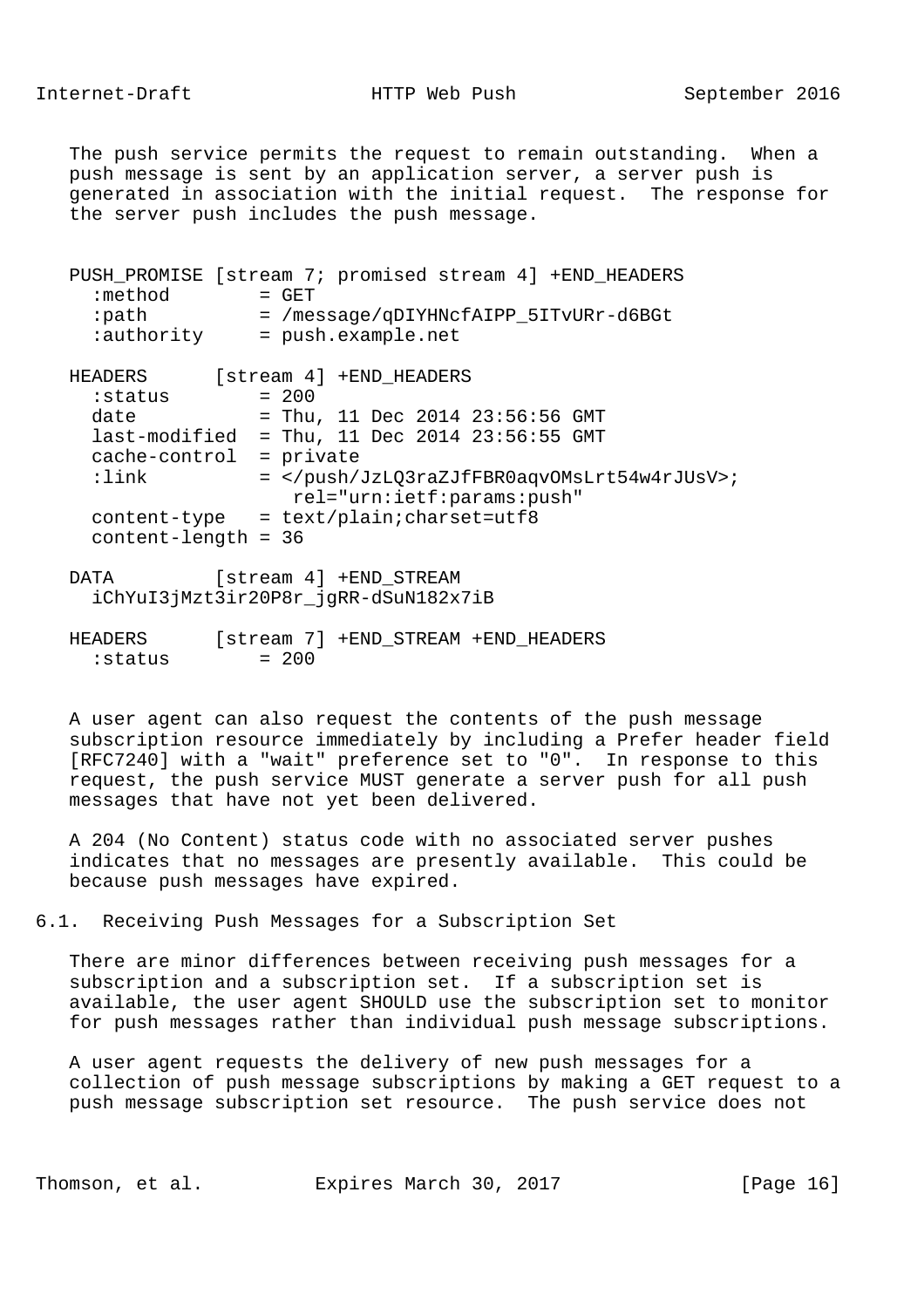respond to this request, it instead uses HTTP/2 server push [RFC7540] to send the contents of push messages as they are sent by application servers.

 A user agent MAY include a Urgency header field in its request. The push service MUST NOT deliver messages with lower urgency than the value of the header field as defined in the Illustrative Urgency Values.

 Each push message is pushed as the response to a synthesized GET request sent in a PUSH\_PROMISE. This GET request is made to the push message resource that was created by the push service when the application server requested message delivery. The synthetic request MUST provide a URI for the push resource corresponding to the push message subscription in a link relation of type "urn:ietf:params:push". This enables the user agent to differentiate the source of the message. The response body is the entity body from the most recent request sent to the push resource by an application server.

The following example request is made over HTTP/2.

| HEADERS    | [stream 7] +END STREAM +END HEADERS                  |
|------------|------------------------------------------------------|
| :method    | $=$ GET                                              |
| :path-     | = /subscription-set/4UXwi2Rd7jGS7qp5cuutF8ZldnEuvbOy |
| ∶authority | $=$ push.example.net                                 |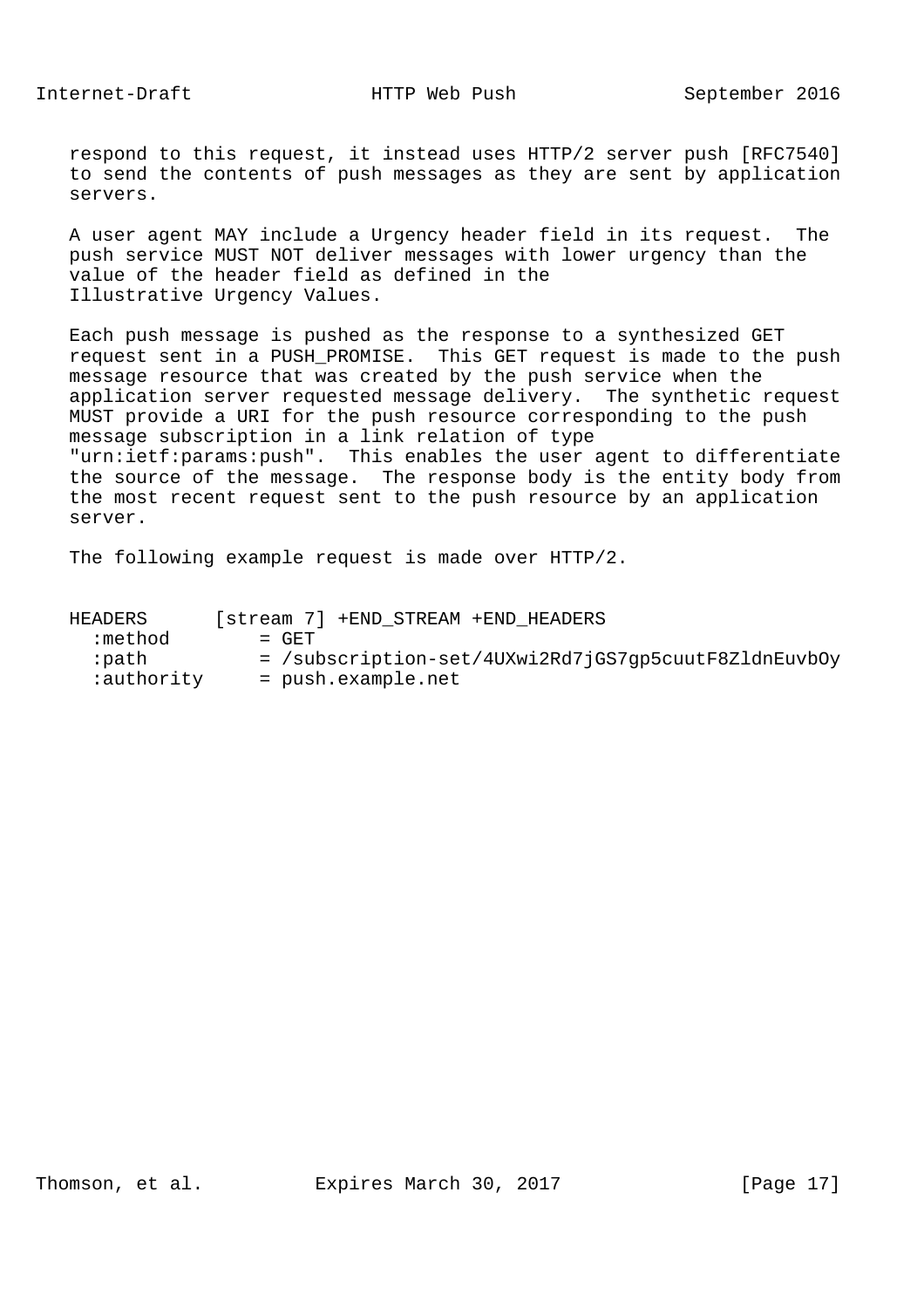The push service permits the request to remain outstanding. When a push message is sent by an application server, a server push is generated in association with the initial request. The server push's response includes the push message.

| :method<br>:path<br>:authority<br>$:1$ ink | PUSH_PROMISE [stream 7; promised stream 4] +END_HEADERS<br>$=$ GET<br>= /message/qDIYHNcfAIPP_5ITvURr-d6BGt<br>= push.example.net<br>= ; |
|--------------------------------------------|------------------------------------------------------------------------------------------------------------------------------------------|
| <b>HEADERS</b>                             | rel="urn:ietf:params:push"<br>[stream 4] +END_HEADERS                                                                                    |

| :status                | $= 200$   |  |                                 |  |
|------------------------|-----------|--|---------------------------------|--|
| date                   |           |  | = Thu, 11 Dec 2014 23:56:56 GMT |  |
| last-modified          |           |  | = Thu, 11 Dec 2014 23:56:55 GMT |  |
| cache-control          | = private |  |                                 |  |
| content-type           |           |  | $=$ text/plain; charset=utf8    |  |
| $content$ -length = 36 |           |  |                                 |  |

- DATA [stream 4] +END STREAM iChYuI3jMzt3ir20P8r\_jgRR-dSuN182x7iB
- HEADERS [stream 7] +END\_STREAM +END\_HEADERS  $:status$  = 200

 A user agent can request the contents of the push message subscription set resource immediately by including a Prefer header field [RFC7240] with a "wait" preference set to "0". In response to this request, the push service MUST generate a server push for all push messages that have not yet been delivered.

 A 204 (No Content) status code with no associated server pushes indicates that no messages are presently available. This could be because push messages have expired.

6.2. Acknowledging Push Messages

 To ensure that a push message is properly delivered to the user agent at least once, the user agent MUST acknowledge receipt of the message by performing a HTTP DELETE on the push message resource.

 DELETE /message/qDIYHNcfAIPP\_5ITvURr-d6BGt HTTP/1.1 Host: push.example.net

Thomson, et al. Expires March 30, 2017 [Page 18]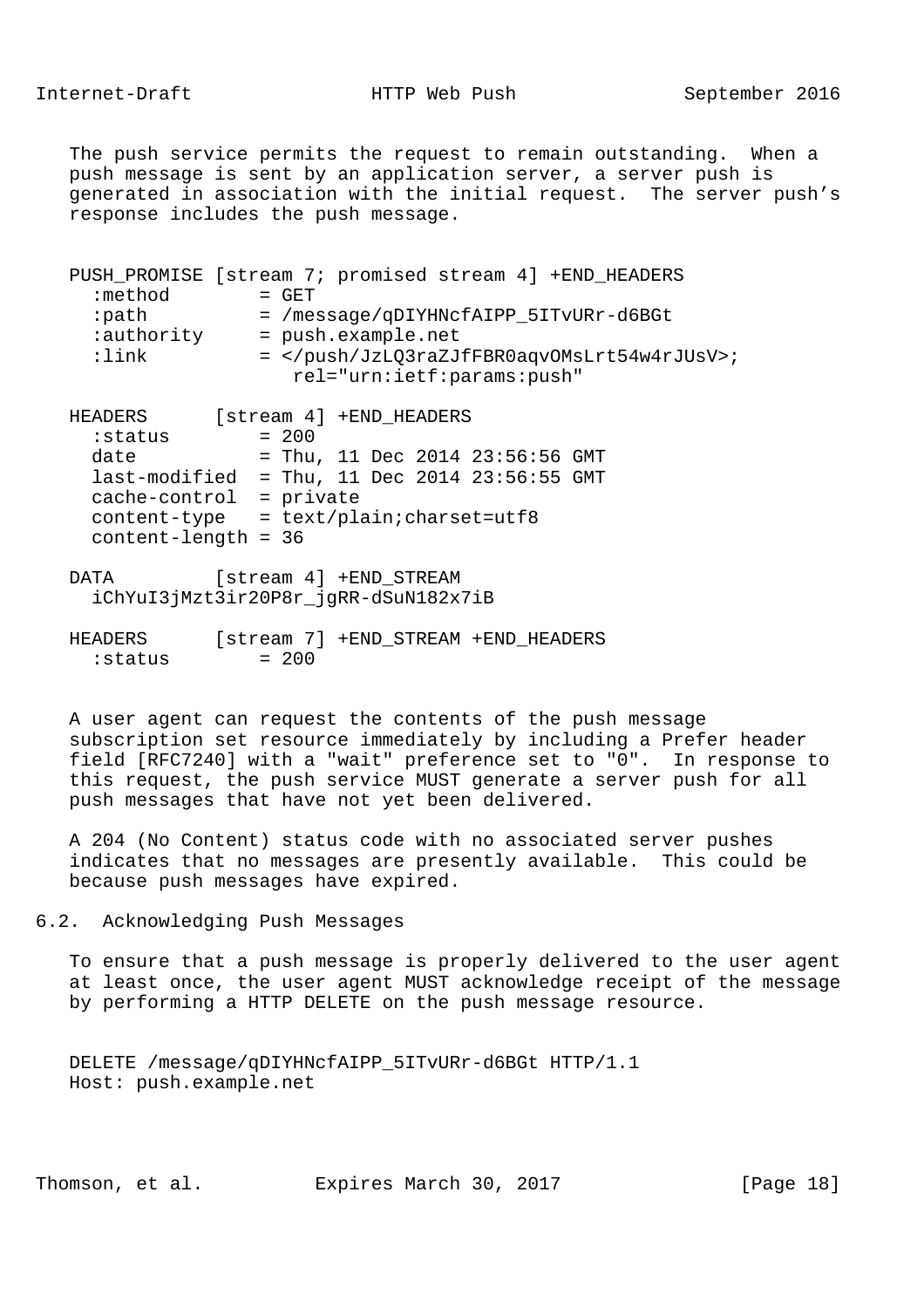If the push service receives the acknowledgement and the application has requested a delivery receipt, the push service MUST return a 204 (No Content) response to the application server monitoring the receipt subscription.

 If the push service does not receive the acknowledgement within a reasonable amount of time, then the message is considered to be not yet delivered. The push service SHOULD continue to retry delivery of the message until its advertised expiration.

 The push service MAY cease to retry delivery of the message prior to its advertised expiration due to scenarios such as an unresponsive user agent or operational constraints. If the application has requested a delivery receipt, then the push service MUST return a 410 (Gone) response to the application server monitoring the receipt subscription.

#### 6.3. Receiving Push Message Receipts

 The application server requests the delivery of receipts from the push service by making a HTTP GET request to the receipt subscription resource. The push service does not respond to this request, it instead uses HTTP/2 server push [RFC7540] to send push receipts when messages are acknowledged (Section 6.2) by the user agent.

 Each receipt is pushed as the response to a synthesized GET request sent in a PUSH\_PROMISE. This GET request is made to the same push message resource that was created by the push service when the application server requested message delivery. The response includes a status code indicating the result of the message delivery and carries no data.

The following example request is made over HTTP/2.

| HEADERS    | [stream 13] +END STREAM +END HEADERS                 |
|------------|------------------------------------------------------|
| :method    | $=$ GET                                              |
| :path      | = /receipt-subscription/3ZtI4YVNBnUUZhuoChl6omUvG4ZM |
| :authority | = push.example.net                                   |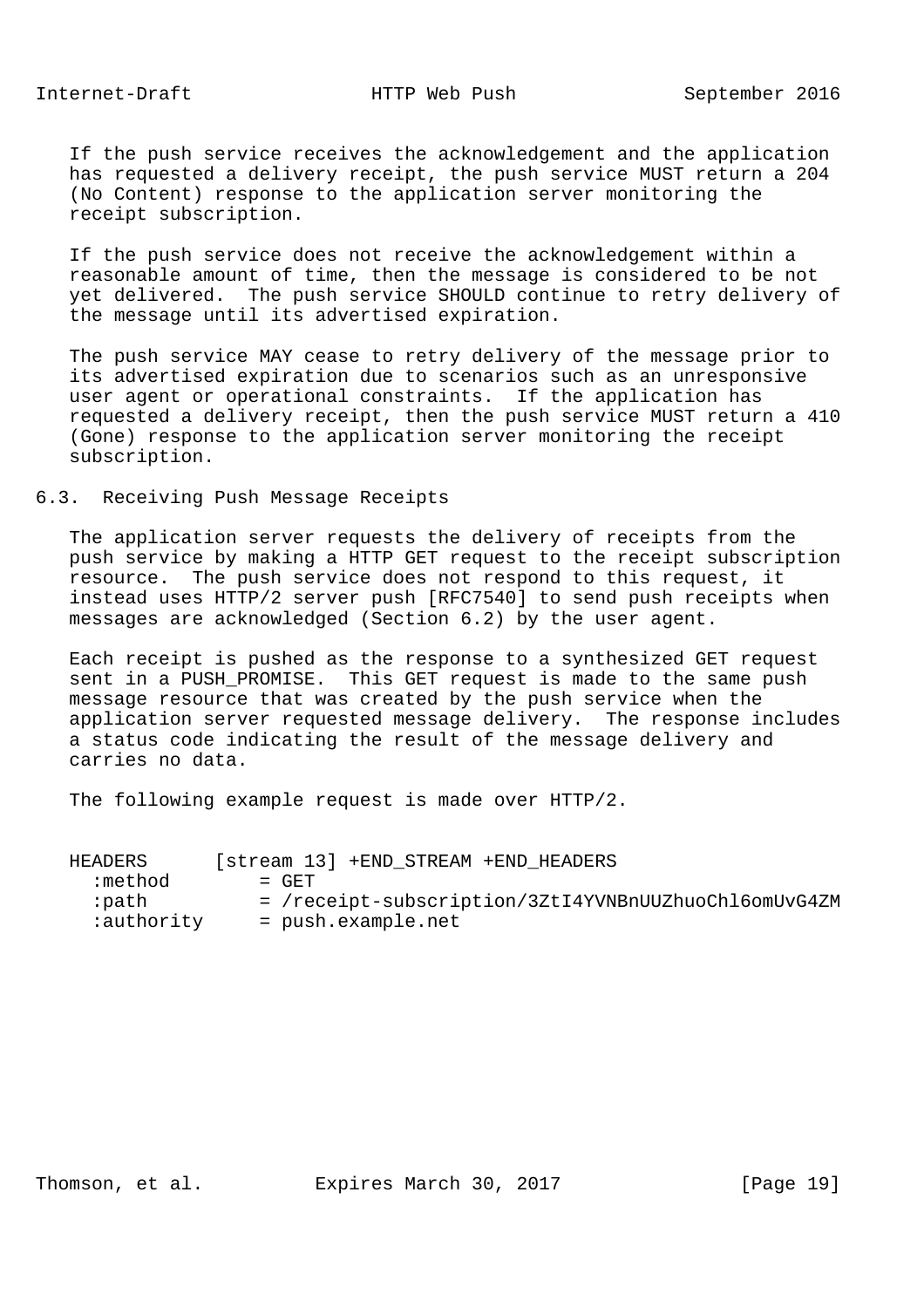The push service permits the request to remain outstanding. When the user agent acknowledges the message, the push service pushes a delivery receipt to the application server. A 204 (No Content) status code confirms that the message was delivered and acknowledged.

| :method<br>∶path<br>:authority | PUSH_PROMISE [stream 13; promised stream 82] +END_HEADERS<br>$=$ GET<br>= /message/gDIYHNcfAIPP 5ITvURr-d6BGt<br>= push.example.net |
|--------------------------------|-------------------------------------------------------------------------------------------------------------------------------------|
| HEADERS                        | [stream 82] +END STREAM<br>+END HEADERS                                                                                             |
| :status<br>date                | $= 204$<br>= Thu, 11 Dec 2014 23:56:56 GMT                                                                                          |

 If the user agent fails to acknowledge the receipt of the push message and the push service ceases to retry delivery of the message prior to its advertised expiration, then the push service MUST push a failure response with a status code of 410 (Gone).

#### 7. Operational Considerations

#### 7.1. Load Management

 A push service is likely to have to maintain a very large number of open TCP connections. Effective management of those connections can depend on being able to move connections between server instances.

 A user agent MUST support the 307 (Temporary Redirect) status code [RFC7231], which can be used by a push service to redistribute load at the time that a new subscription is requested.

 A server that wishes to redistribute load can do so using HTTP alternative services [RFC7838]. HTTP alternative services allows for redistribution of load while maintaining the same URIs for various resources. A user agent can ensure a graceful transition by using the GOAWAY frame once it has established a replacement connection.

#### 7.2. Push Message Expiration

 Storage of push messages based on the TTL header field comprises a potentially significant amount of storage for a push service. A push service is not obligated to store messages indefinitely. A push service is able to indicate how long it intends to retain a message to an application server using the TTL header field (Section 5.2).

Thomson, et al. Expires March 30, 2017 [Page 20]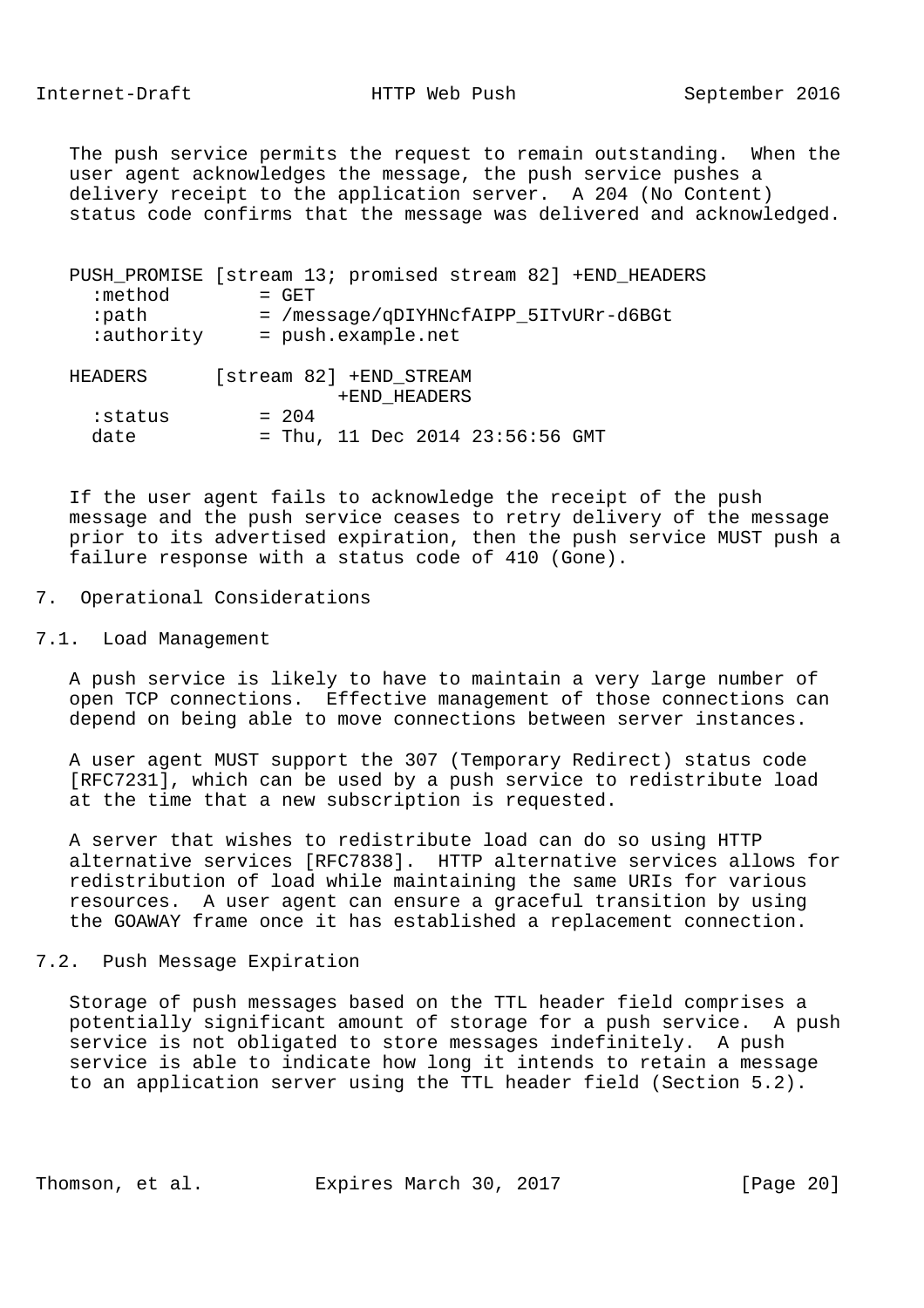A user agent that does not actively monitor for push messages will not receive messages that expire during that interval.

 Push messages that are stored and have not been delivered to a user agent are delivered when the user agent recommences monitoring. Stored push messages SHOULD include a Last-Modified header field (Section 2.2 of [RFC7232]) indicating when delivery was requested by an application server.

 A GET request to a push message subscription resource with only expired messages results in a response as though no push message was ever sent.

 Push services might need to limit the size and number of stored push messages to avoid overloading. To limit the size of messages, the push service MAY return a 413 (Payload Too Large) status code [RFC7231] in response to requests that include an entity body that is too large. Push services MUST NOT return a 413 status code in responses to an entity body that is 4096 bytes or less in size.

 To limit the number of stored push messages, the push service MAY either expire messages prior to their advertised Time-To-Live or reduce their advertised Time-To-Live.

7.3. Subscription Expiration

 In some cases, it may be necessary to terminate subscriptions so that they can be refreshed. This applies to both push message subscriptions and receipt subscriptions.

 A push service MAY expire a subscription at any time. If there are outstanding requests to an expired push message subscription resource (Section 6) from a user agent or to an expired receipt subscription resource (Section 6.3) from an application server, this MUST be signaled by returning a 404 (Not Found) status code.

 A push service MUST return a 404 (Not Found) status code if an application server attempts to send a push message to an expired push message subscription.

 A user agent can remove its push message subscription by sending a DELETE request to the corresponding URI. An application server can remove its receipt subscription by sending a DELETE request to the corresponding URI.

Thomson, et al. Expires March 30, 2017 [Page 21]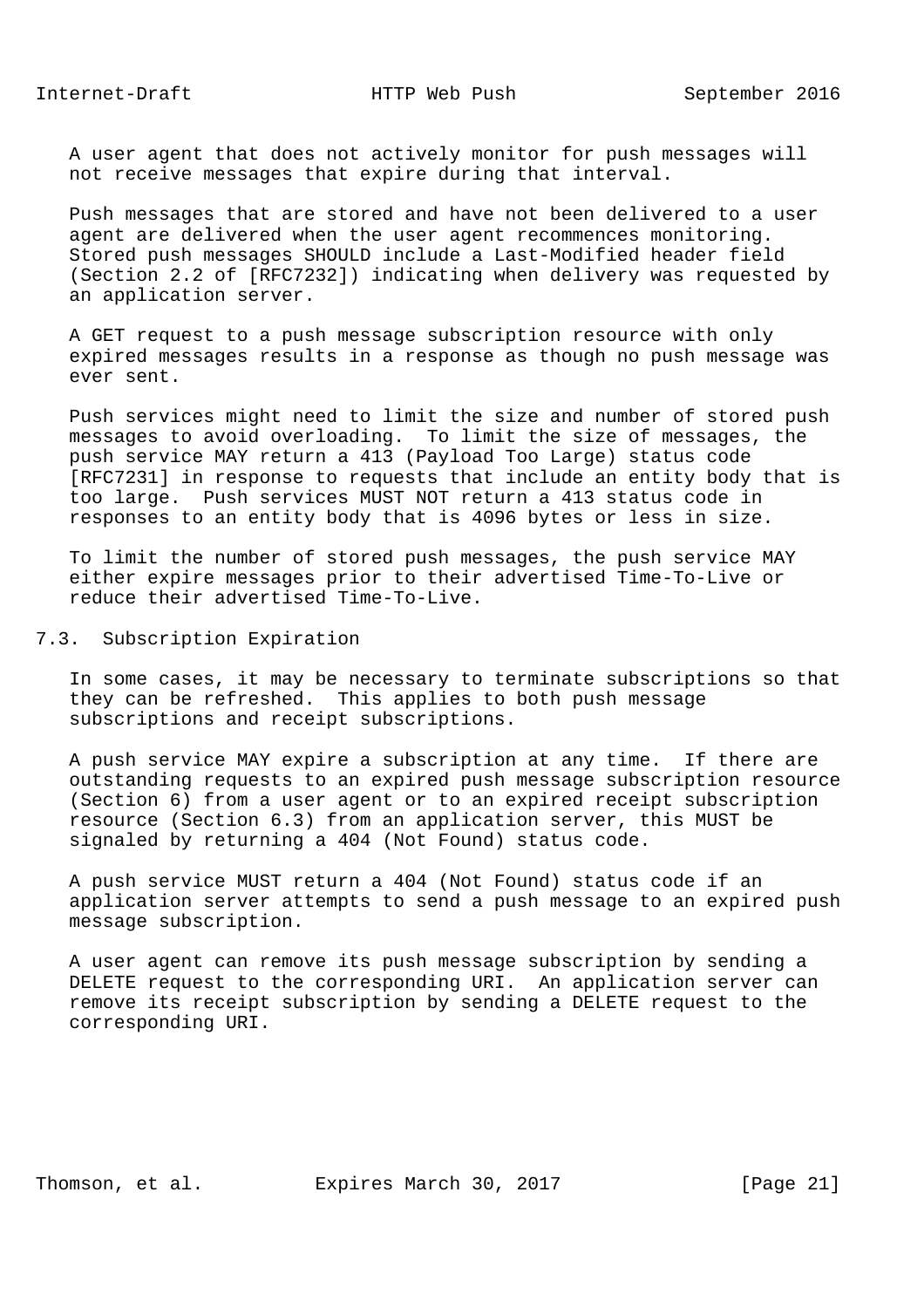# 7.3.1. Subscription Set Expiration

 A push service MAY expire a subscription set at any time and MUST also expire all push message subscriptions in the set. If a user agent has an outstanding request to a push subscription set (Section 6.1) this MUST be signaled by returning a 404 (Not Found) status code.

 A user agent can request that a subscription set be removed by sending a DELETE request to the subscription set URI. This MUST also remove all push message subscriptions in the set.

 If a specific push message subscription that is a member of a subscription set is expired or removed, then it MUST also be removed from its subscription set.

# 7.4. Implications for Application Reliability

 A push service that does not support reliable delivery over intermittent network connections or failing applications on devices, forces the device to acknowledge receipt directly to the application server, incurring additional power drain in order to establish (usually secure) connections to the individual application servers.

 Push message reliability can be important if messages contain information critical to the state of an application. Repairing state can be expensive, particularly for devices with limited communications capacity. Knowing that a push message has been correctly received avoids retransmissions, polling, and state resynchronization.

 The availability of push message delivery receipts ensures that the application developer is not tempted to create alternative mechanisms for message delivery in case the push service fails to deliver a critical message. Setting up a polling mechanism or a backup messaging channel in order to compensate for these shortcomings negates almost all of the advantages a push service provides.

 However, reliability might not be necessary for messages that are transient (e.g. an incoming call) or messages that are quickly superceded (e.g. the current number of unread emails).

7.5. Subscription Sets and Concurrent HTTP/2 streams

 If the push service requires that the user agent use push message subscription sets, then it MAY limit the number of concurrently active streams with the SETTINGS\_MAX\_CONCURRENT\_STREAMS parameter within a HTTP/2 SETTINGS frame [RFC7540]. The user agent MAY be

Thomson, et al. Expires March 30, 2017 [Page 22]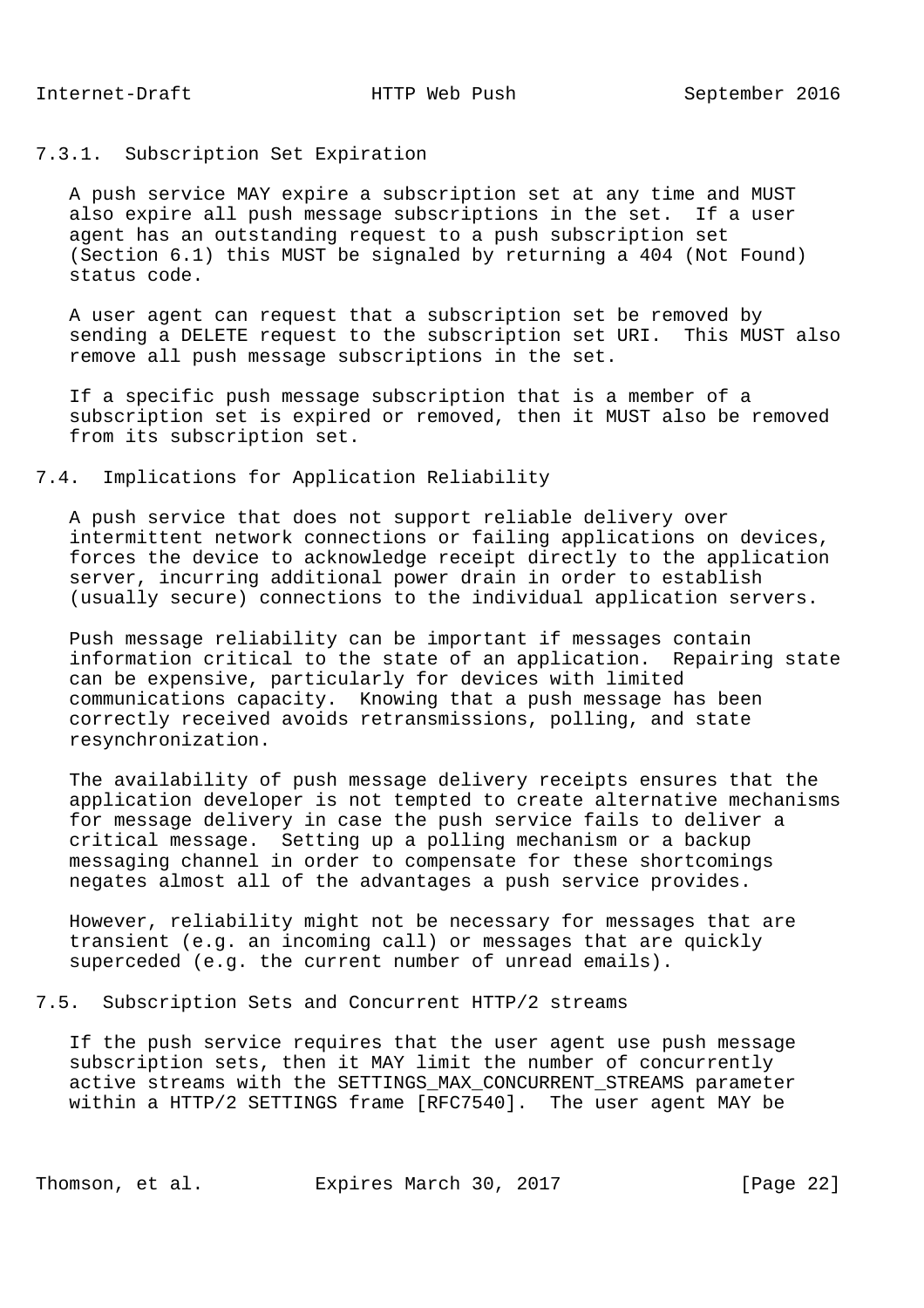limited to one concurrent stream to manage push message subscriptions and one concurrent stream for each subscription set returned by the push service. This could force the user agent to serialize subscription requests to the push service.

# 8. Security Considerations

 This protocol MUST use HTTP over TLS [RFC2818] following the recommendations in [RFC7525]. This includes any communications between user agent and push service, plus communications between the application and the push service. All URIs therefore use the "https" scheme. This provides confidentiality and integrity protection for subscriptions and push messages from external parties.

 Applications using this protocol MUST use mechanisms that provide confidentiality, integrity and data origin authentication. The application server sending the push message and the application on the user agent that receives it are frequently just different instances of the same application, so no standardized protocol is needed to establish a proper security context. The distribution of subscription information from the user agent to its application server also offers a convenient medium for key agreement.

# 8.1. Confidentiality from Push Service Access

 The protection afforded by TLS does not protect content from the push service. Without additional safeguards, a push service can inspect and modify the message content.

 For its requirements, the W3C Push API [API] has adopted Message Encryption for WebPush [I-D.ietf-webpush-encryption] to secure the content of messages from the push service. Other scenarios can be addressed by similar policies.

 The Topic header field exposes information that allows more granular correlation of push messages on the same subject. This might be used to aid traffic analysis of push messages by the push service.

#### 8.2. Privacy Considerations

 Push message confidentiality does not ensure that the identity of who is communicating and when they are communicating is protected. However, the amount of information that is exposed can be limited.

 The URIs provided for push resources MUST NOT provide any basis to correlate communications for a given user agent. It MUST NOT be possible to correlate any two push resource URIs based solely on their contents. This allows a user agent to control correlation

Thomson, et al. Expires March 30, 2017 [Page 23]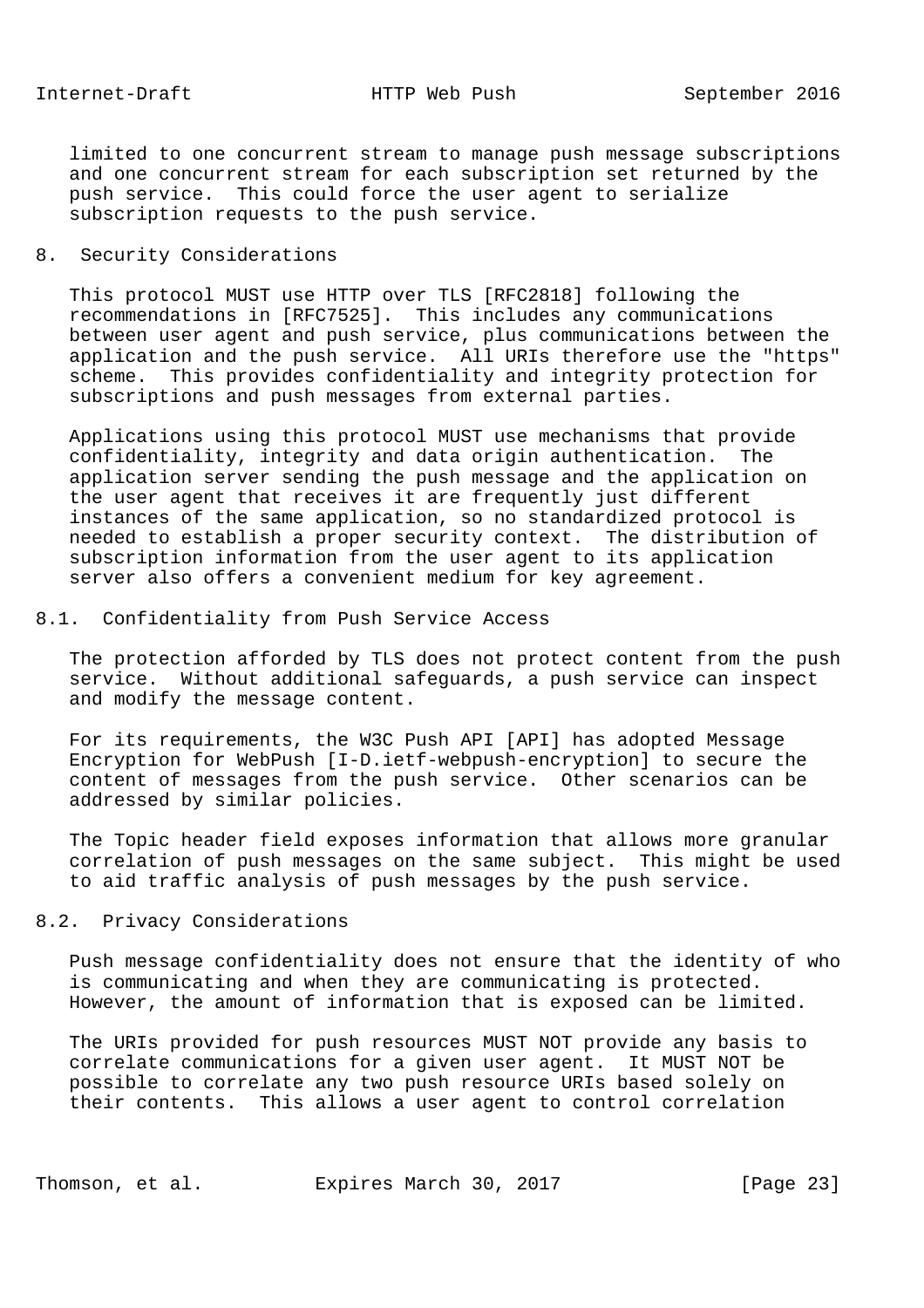Internet-Draft HTTP Web Push September 2016

 across different applications, or over time. Of course, this does not prevent correlation using other information that a user agent might expose.

 Similarly, the URIs provided by the push service to identify a push message MUST NOT provide any information that allows for correlation across subscriptions. Push message URIs for the same subscription MAY contain information that would allow correlation with the associated subscription or other push messages for that subscription.

 User and device information MUST NOT be exposed through a push or push message URI.

 In addition, push URIs established by the same user agent or push message URIs for the same subscription MUST NOT include any information that allows them to be correlated with the user agent.

 Note: This need not be perfect as long as the resulting anonymity set ([RFC6973], Section 6.1.1) is sufficiently large. A push URI necessarily identifies a push service or a single server instance. It is also possible that traffic analysis could be used to correlate subscriptions.

 A user agent MUST be able to create new subscriptions with new identifiers at any time.

# 8.3. Authorization

 This protocol does not define how a push service establishes whether a user agent is permitted to create a subscription, or whether push messages can be delivered to the user agent. A push service MAY choose to authorize requests based on any HTTP-compatible authorization method available, of which there are numerous options. The authorization process and any associated credentials are expected to be configured in the user agent along with the URI for the push service.

 Authorization is managed using capability URLs for the push message subscription, push, and receipt subscription resources ([CAP-URI]). A capability URL grants access to a resource based solely on knowledge of the URL.

 Capability URLs are used for their "easy onward sharing" and "easy client API" properties. These make it possible to avoid relying on relationships between push services and application servers, with the protocols necessary to build and support those relationships.

Thomson, et al. Expires March 30, 2017 [Page 24]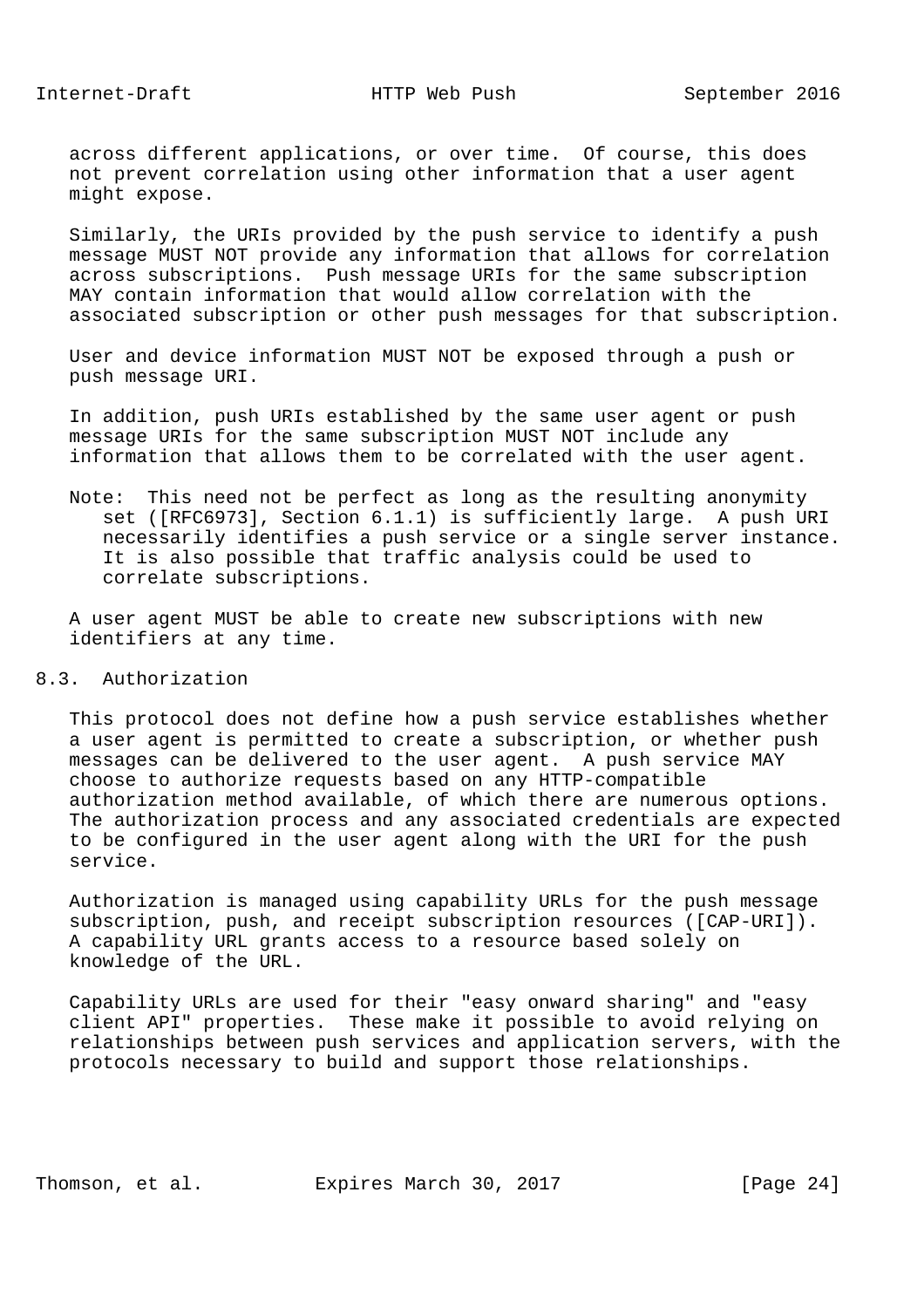Capability URLs act as bearer tokens. Knowledge of a push message subscription URI implies authorization to either receive push messages or delete the subscription. Knowledge of a push URI implies authorization to send push messages. Knowledge of a push message URI allows for reading and acknowledging that specific message. Knowledge of a receipt subscription URI implies authorization to receive push receipts.

 Encoding a large amount of random entropy (at least 120 bits) in the path component ensures that it is difficult to successfully guess a valid capability URL.

#### 8.4. Denial of Service Considerations

 A user agent can control where valid push messages originate by limiting the distribution of push URIs to authorized application servers. Ensuring that push URIs are hard to guess ensures that only application servers that have received a push URI can use it.

 Push messages that are not successfully authenticated by the user agent will not be delivered, but this can present a denial of service risk. Even a relatively small volume of push messages can cause battery-powered devices to exhaust power reserves.

 To address this case, the W3C Push API [API] has adopted Voluntary Application Server Identification [I-D.ietf-webpush-vapid], which allows a user agent to restrict a subscription to a specific application server. The push service can then identify and reject unwanted messages without contacting the user agent.

 A malicious application with a valid push URI could use the greater resources of a push service to mount a denial of service attack on a user agent. Push services SHOULD limit the rate at which push messages are sent to individual user agents.

 A push service MAY return a 429 (Too Many Requests) status code [RFC6585] when an application server has exceeded its rate limit for push message delivery to a push resource. The push service SHOULD also include a Retry-After header [RFC7231] to indicate how long the application server is requested to wait before it makes another request to the push resource.

 A push service or user agent MAY also terminate subscriptions (Section 7.3) that receive too many push messages.

 A push service is also able to deny service to user agents. Intentional failure to deliver messages is difficult to distinguish

Thomson, et al. Expires March 30, 2017 [Page 25]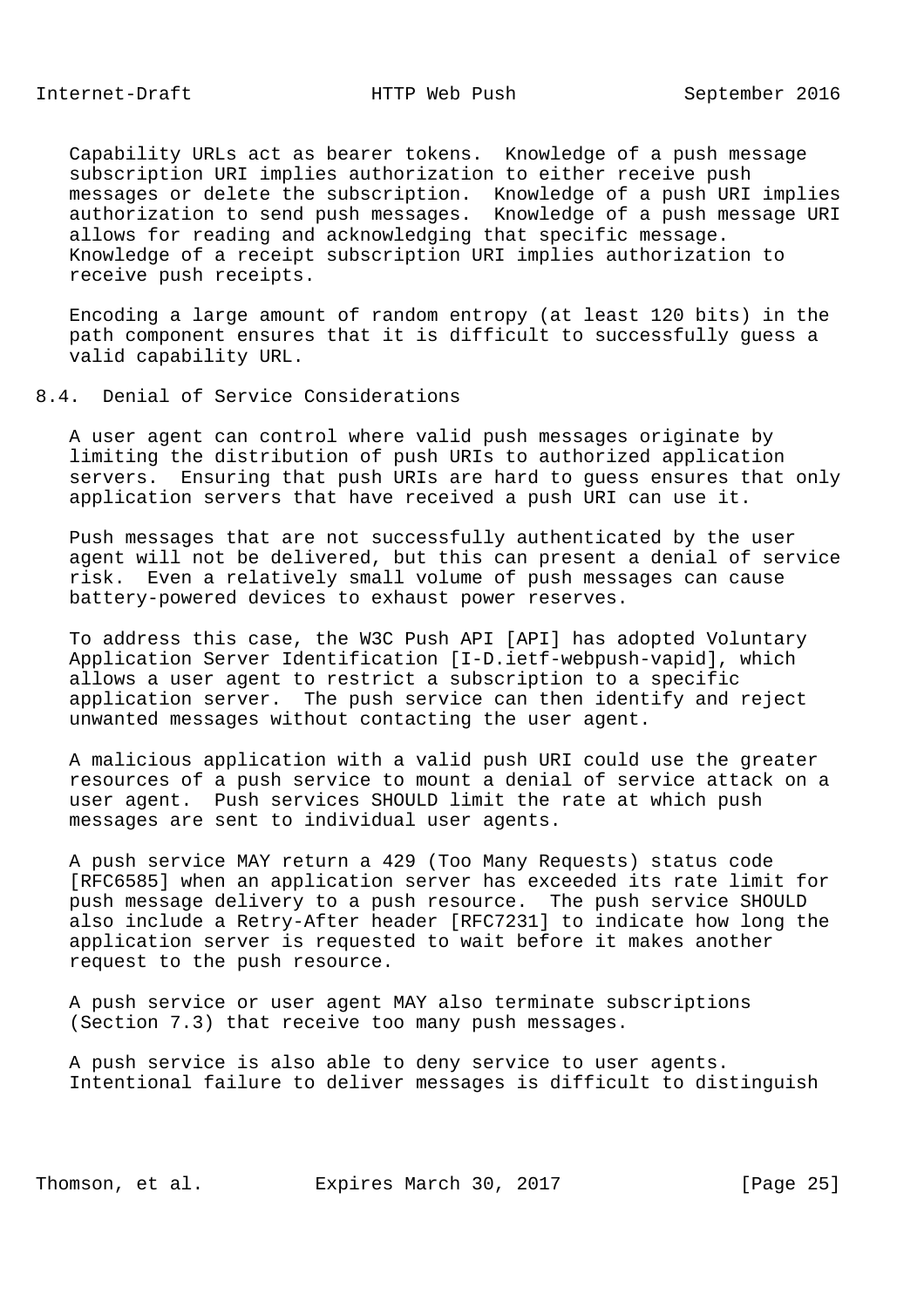from faults, which might occur due to transient network errors, interruptions in user agent availability, or genuine service outages.

# 8.5. Logging Risks

 Server request logs can reveal subscription-related URIs or relationships between subscription-related URIs for the same user agent. Limitations on log retention and strong access control mechanisms can ensure that URIs are not revealed to unauthorized entities.

# 9. IANA Considerations

 This protocol defines new HTTP header fields in Section 9.1. New link relation types are identified using the URNs defined in Section 9.2. Port registration is defined in Section 9.3

#### 9.1. Header Field Registrations

 HTTP header fields are registered within the "Message Headers" registry maintained at <https://www.iana.org/assignments/message headers/>.

 This document defines the following HTTP header fields, so their associated registry entries shall be added according to the permanent registrations below ([RFC3864]):

| Header Field Name | Protocol | Status   | Reference   |
|-------------------|----------|----------|-------------|
| TTT.              | http     | standard | Section 5.2 |
| Urgency           | http     | standard | Section 5.3 |
| Topic             | http     | standard | Section 5.4 |

 The change controller is: "IETF (iesg@ietf.org) - Internet Engineering Task Force".

# 9.2. Link Relation URNs

 This document registers URNs for use in identifying link relation types. These are added to a new "Web Push Identifiers" registry according to the procedures in Section 4 of [RFC3553]; the corresponding "push" sub-namespace is entered in the "IETF URN Sub namespace for Registered Protocol Parameter Identifiers" registry.

 The "Web Push Identifiers" registry operates under the IETF Review policy [RFC5226].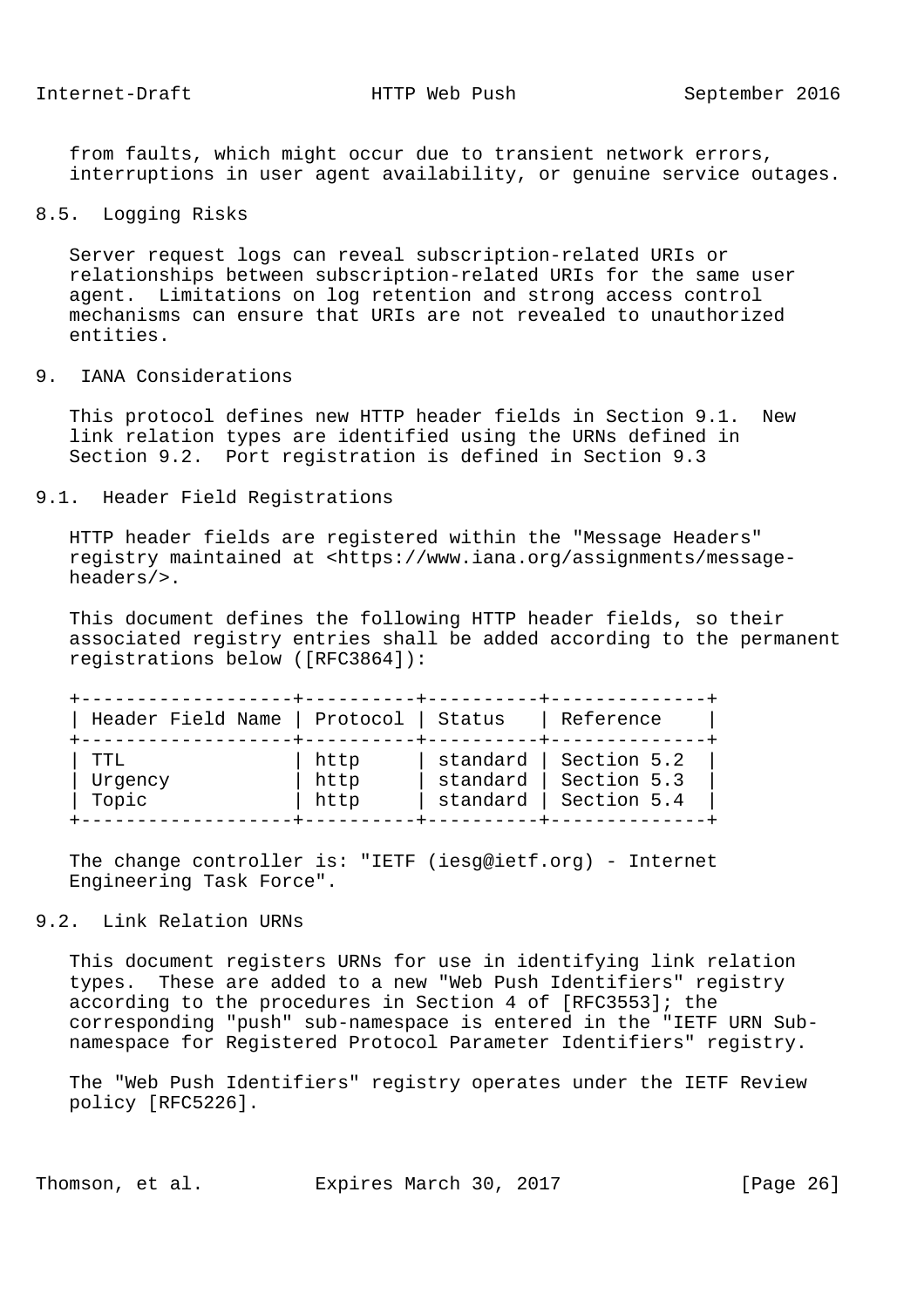- Registry name: Web Push Identifiers
- URN Prefix: urn:ietf:params:push
- Specification: (this document)
- Repository: [Editor/IANA note: please include a link to the final registry location.]
- Index value: Values in this registry are URNs or URN prefixes that start with the prefix "urn:ietf:params:push". Each is registered independently.
- New registrations in the "Web Push Identifiers" are encouraged to include the following information:
- URN: A complete URN or URN prefix.
- Description: A summary description.
- Specification: A reference to a specification describing the semantics of the URN or URN prefix.
- Contact: Email for the person or group making the registration.
- Index value: As described in [RFC3553], URN prefixes that are registered include a description of how the URN is constructed. This is not applicable for specific URNs.
- These values are entered as the initial content of the "Web Push Identifiers" registry.
- URN: urn:ietf:params:push
- Description: This link relation type is used to identify a resource for sending push messages.
- Specification: (this document)
- Contact: The Web Push WG (webpush@ietf.org)
- URN: urn:ietf:params:push:set
- Description: This link relation type is used to identify a collection of push message subscriptions.

Specification: (this document)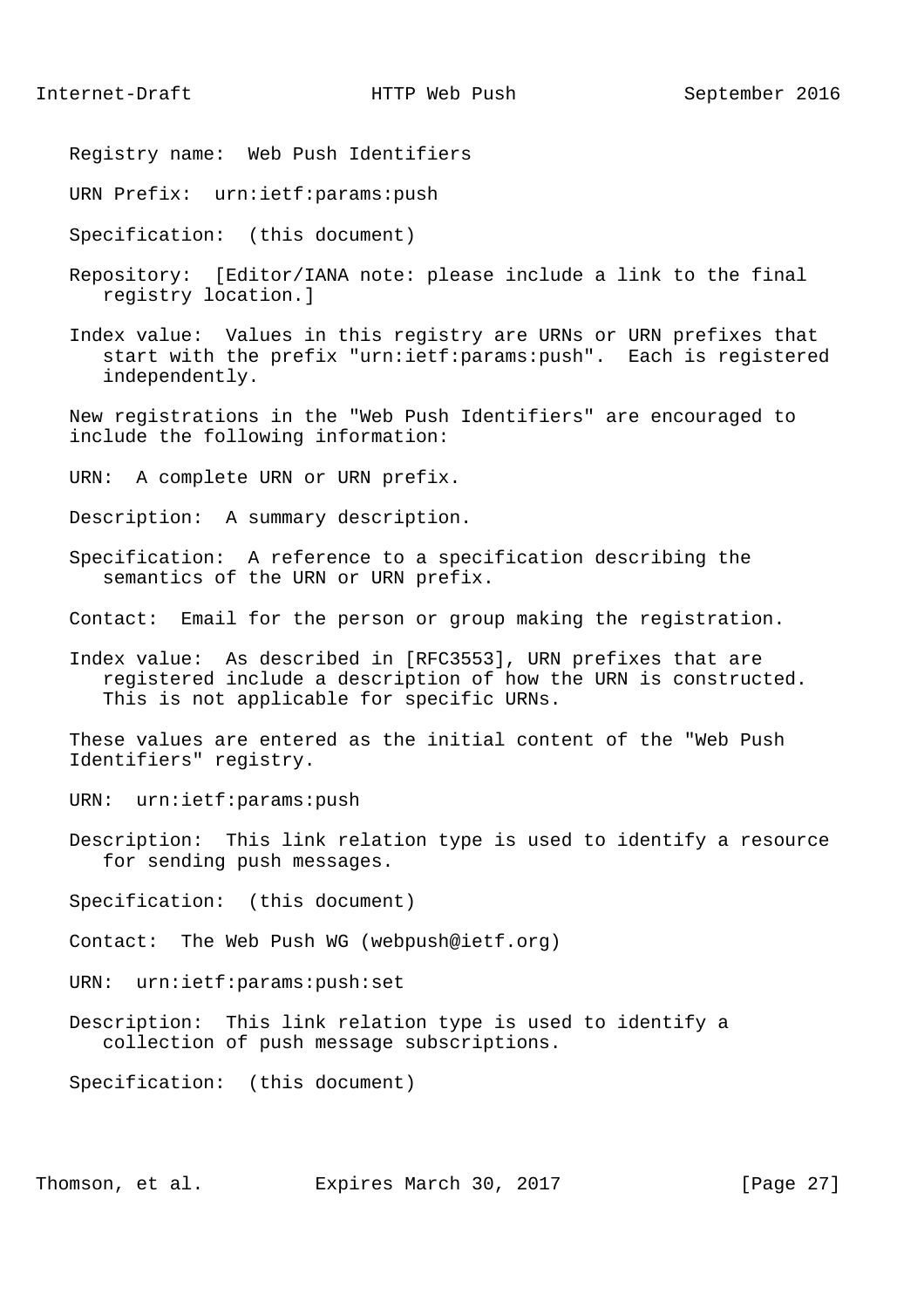Contact: The Web Push WG (webpush@ietf.org)

URN: urn:ietf:params:push:receipt

 Description: This link relation type is used to identify a resource for receiving delivery confirmations for push messages.

Specification: (this document)

Contact: The Web Push WG (webpush@ietf.org)

9.3. Service Name and Port Number Registration

 Service names and port numbers are registered within the "Service Name and Transport Protocol Port Number Registry" maintained at <https://www.iana.org/assignments/service-names-port-numbers/service names-port-numbers.xhtml>.

 IANA is requested to assign the System Port number 1001 and the service name "webpush" in accordance with [RFC6335].

 Service Name: webpush

 Transport Protocol: tcp

 Assignee: The IESG (iesg@ietf.org)

 Contact: The IETF Chair (chair@ietf.org)

 Description: HTTP Web Push

 Reference: [RFCthis]

 Port Number: 1001

10. Acknowledgements

 Significant technical input to this document has been provided by Ben Bangert, Peter Beverloo, Kit Cambridge, JR Conlin, Lucas Jenss, Matthew Kaufman, Costin Manolache, Mark Nottingham, Idel Pivnitskiy, Robert Sparks, Darshak Thakore and many others.

Thomson, et al. Expires March 30, 2017 [Page 28]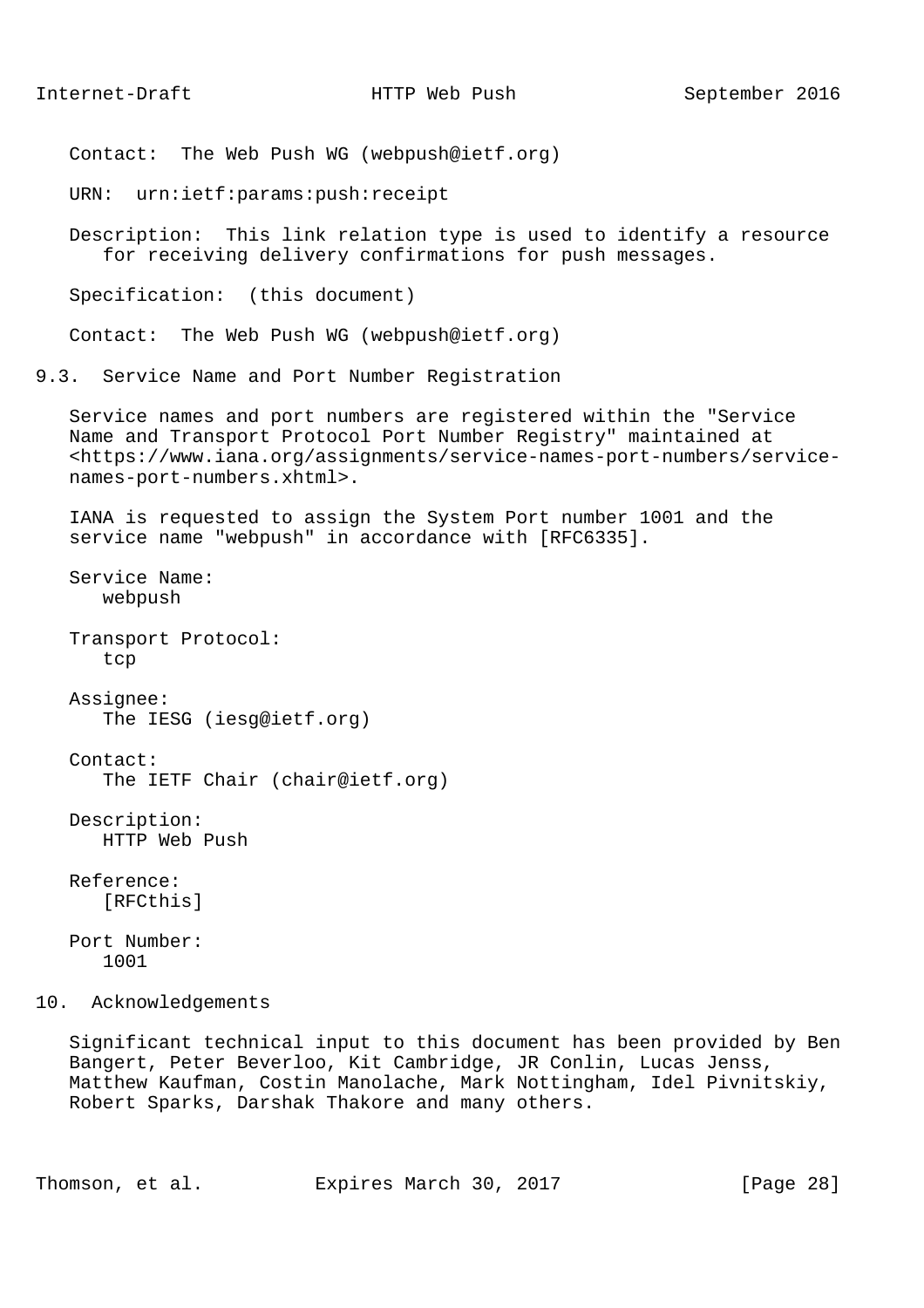### 11. References

- 11.1. Normative References
	- [CAP-URI] Tennison, J., "Good Practices for Capability URLs", FPWD capability-urls, February 2014, <http://www.w3.org/TR/capability-urls/>.
	- [RFC2119] Bradner, S., "Key words for use in RFCs to Indicate Requirement Levels", BCP 14, RFC 2119, March 1997.
	- [RFC2818] Rescorla, E., "HTTP Over TLS", RFC 2818, May 2000.
	- [RFC3553] Mealling, M., Masinter, L., Hardie, T., and G. Klyne, "An IETF URN Sub-namespace for Registered Protocol Parameters", BCP 73, RFC 3553, June 2003.
	- [RFC3864] Klyne, G., Nottingham, M., and J. Mogul, "Registration Procedures for Message Header Fields", BCP 90, RFC 3864, September 2004.
	- [RFC4648] Josefsson, S., "The Base16, Base32, and Base64 Data Encodings", RFC 4648, October 2006.
	- [RFC5226] Narten, T. and H. Alvestrand, "Guidelines for Writing an IANA Considerations Section in RFCs", BCP 26, RFC 5226, May 2008.
	- [RFC5382] Biswas, K., Ford, B., Sivakumar, S., and P. Srisuresh, "NAT Behavioral Requirements for TCP", RFC 5382, October 2008.
	- [RFC5988] Nottingham, M., "Web Linking", RFC 5988, October 2010.
	- [RFC6335] Cotton, M., Eggert, L., Touch, J., Westerlund, M., and S. Cheshire, "Internet Assigned Numbers Authority (IANA) Procedures for the Management of the Service Name and Transport Protocol Port Number Registry", RFC 6335, August 2011.
	- [RFC6454] Barth, A., "The Web Origin Concept", RFC 6454, December 2011.
	- [RFC6585] Nottingham, M. and R. Fielding, "Additional HTTP Status Codes", RFC 6585, April 2012.

Thomson, et al. Expires March 30, 2017 [Page 29]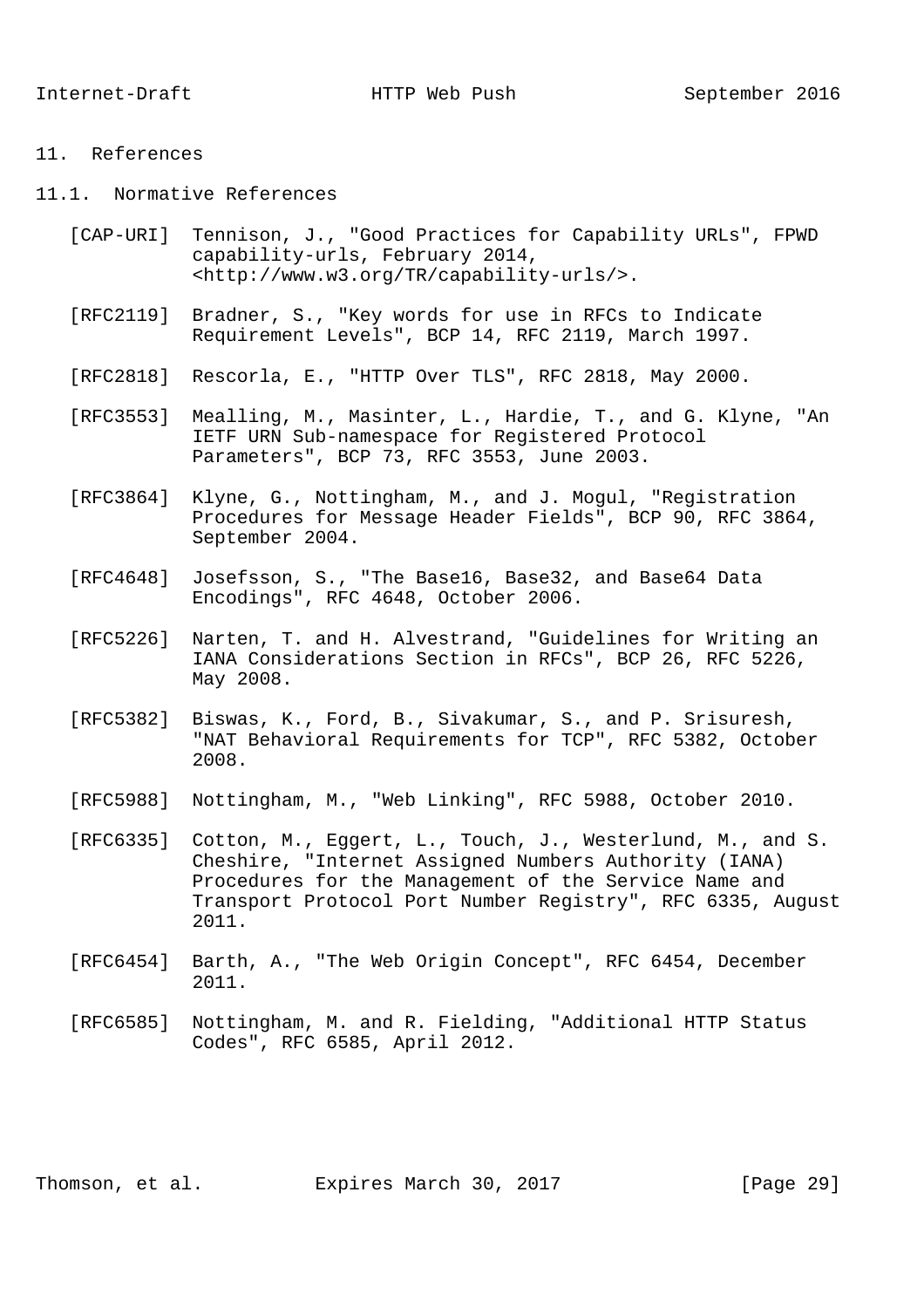- [RFC7230] Fielding, R. and J. Reschke, "Hypertext Transfer Protocol (HTTP/1.1): Message Syntax and Routing", RFC 7230, June 2014.
- [RFC7231] Fielding, R. and J. Reschke, "Hypertext Transfer Protocol (HTTP/1.1): Semantics and Content", RFC 7231, June 2014.
- [RFC7232] Fielding, R. and J. Reschke, "Hypertext Transfer Protocol (HTTP/1.1): Conditional Requests", RFC 7232, June 2014.
- [RFC7240] Snell, J., "Prefer Header for HTTP", RFC 7240, June 2014.
- [RFC7525] Sheffer, Y., Holz, R., and P. Saint-Andre, "Recommendations for Secure Use of Transport Layer Security (TLS) and Datagram Transport Layer Security (DTLS)", BCP 195, RFC 7525, DOI 10.17487/RFC7525, May 2015.
- [RFC7540] Belshe, M., Peon, R., and M. Thomson, "Hypertext Transfer Protocol Version 2", RFC 7540, May 2015.
- [RFC7838] Nottingham, M., McManus, P., and J. Reschke, "HTTP Alternative Services", RFC 7838, April 2016.
- 11.2. Informative References
	- [API] van Ouwerkerk, M., Thomson, M., Sullivan, B., and E. Fullea, "W3C Push API", ED push-api, August 2016, <https://w3c.github.io/push-api/>.

 [I-D.ietf-webpush-encryption] Thomson, M., "Message Encryption for Web Push", draft ietf-webpush-encryption-03 (work in progress), June 2016, <https://tools.ietf.org/pdf/draft-ietf-webpush-encryption- 03.pdf>.

- [I-D.ietf-webpush-vapid] Thomson, M. and P. Beverloo, "Voluntary Application Server Identification for Web Push", draft-ietf-webpush-vapid-01 (work in progress), June 2016, <https://tools.ietf.org/pdf/draft-ietf-webpush-vapid- 01.pdf>.
- [RFC6973] Cooper, A., Tschofenig, H., Aboba, B., Peterson, J., Morris, J., Hansen, M., and R. Smith, "Privacy Considerations for Internet Protocols", RFC 6973, July 2013.

Thomson, et al. Expires March 30, 2017 [Page 30]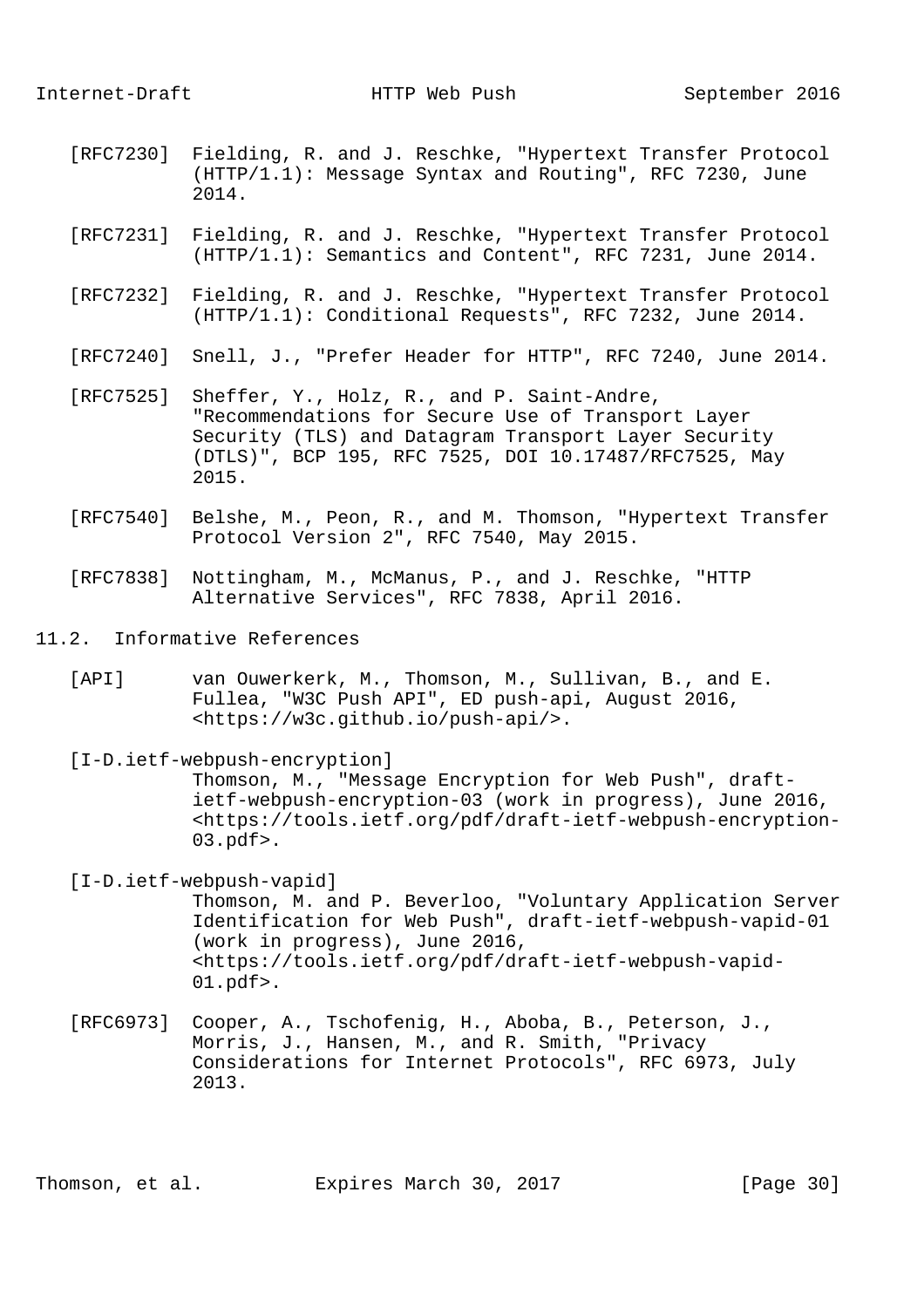Appendix A. Change Log

 [[The RFC Editor is requested to remove this section at publication.]]

A.1. Since draft-ietf-webpush-protocol-00

Editorial changes for Push Message Time-To-Live

Editorial changes for Push Acknowledgements

Removed subscription expiration based on HTTP cache headers

A.2. Since draft-ietf-webpush-protocol-01

Added Subscription Sets

 Added System Port as an alternate service with guidance for idle timeouts

Finalized status codes for acknowledgements

Editorial changes for Rate Limits

A.3. Since draft-ietf-webpush-protocol-02

Added explicit correlation for Subscription Sets

Added Push Message Updates (message collapsing)

 Renamed the push:receipt link relation to push:receipts and transitioned the Push-Receipt header field to the push:receipt link relation type

A.4. Since draft-ietf-webpush-protocol-03

 An application server MUST include the TTL (Time-To-Live) header field in its request for push message delivery.

Added Push Message Urgency header field

A.5. Since draft-ietf-webpush-protocol-04

 Simplified design for Push Receipts and eliminated the urn:ietf:params:push:receipts link relation

Thomson, et al. Expires March 30, 2017 [Page 31]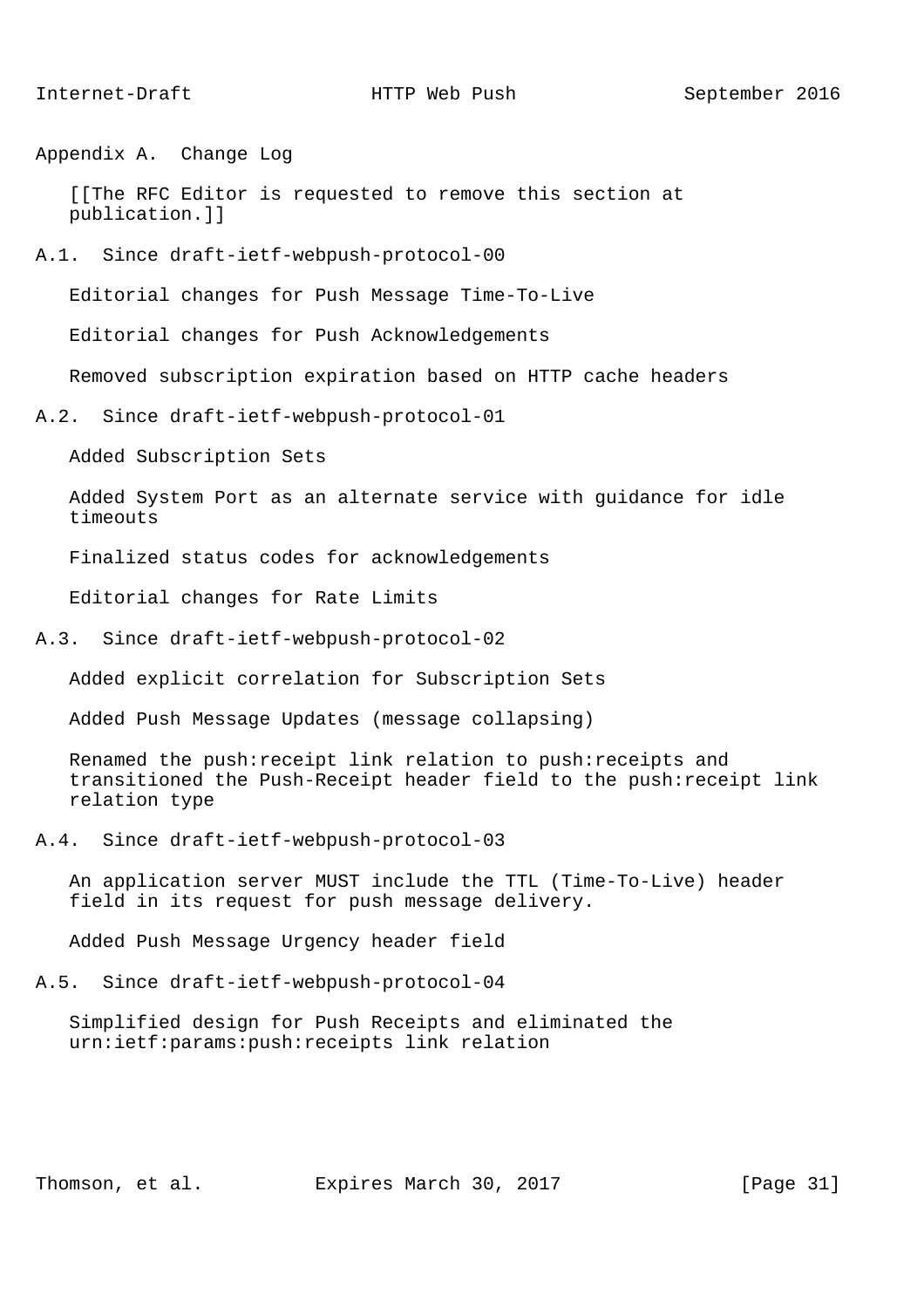Clarified Security Considerations section and added informative references to Message Encryption and Voluntary Application Server Identification

A.6. Since draft-ietf-webpush-protocol-05

Addressed feedback from Working Group Last Call

```
A.7. Since draft-ietf-webpush-protocol-06
```
 Updated informative references to W3C Push API, Message Encryption, and Voluntary Application Server Identification

A.8. Since draft-ietf-webpush-protocol-07

Minor editorial changes

A.9. Since draft-ietf-webpush-protocol-08

Minor correction to Acknowledgements

Updated dates for informative references

A.10. Since draft-ietf-webpush-protocol-09

Updates for Area Director (Alissa Cooper) evaluation

Authors' Addresses

 Martin Thomson Mozilla 331 E Evelyn Street Mountain View, CA 94041 US

Email: martin.thomson@gmail.com

 Elio Damaggio Microsoft One Microsoft Way Redmond, WA 98052 US

Email: elioda@microsoft.com

Thomson, et al. Expires March 30, 2017 [Page 32]